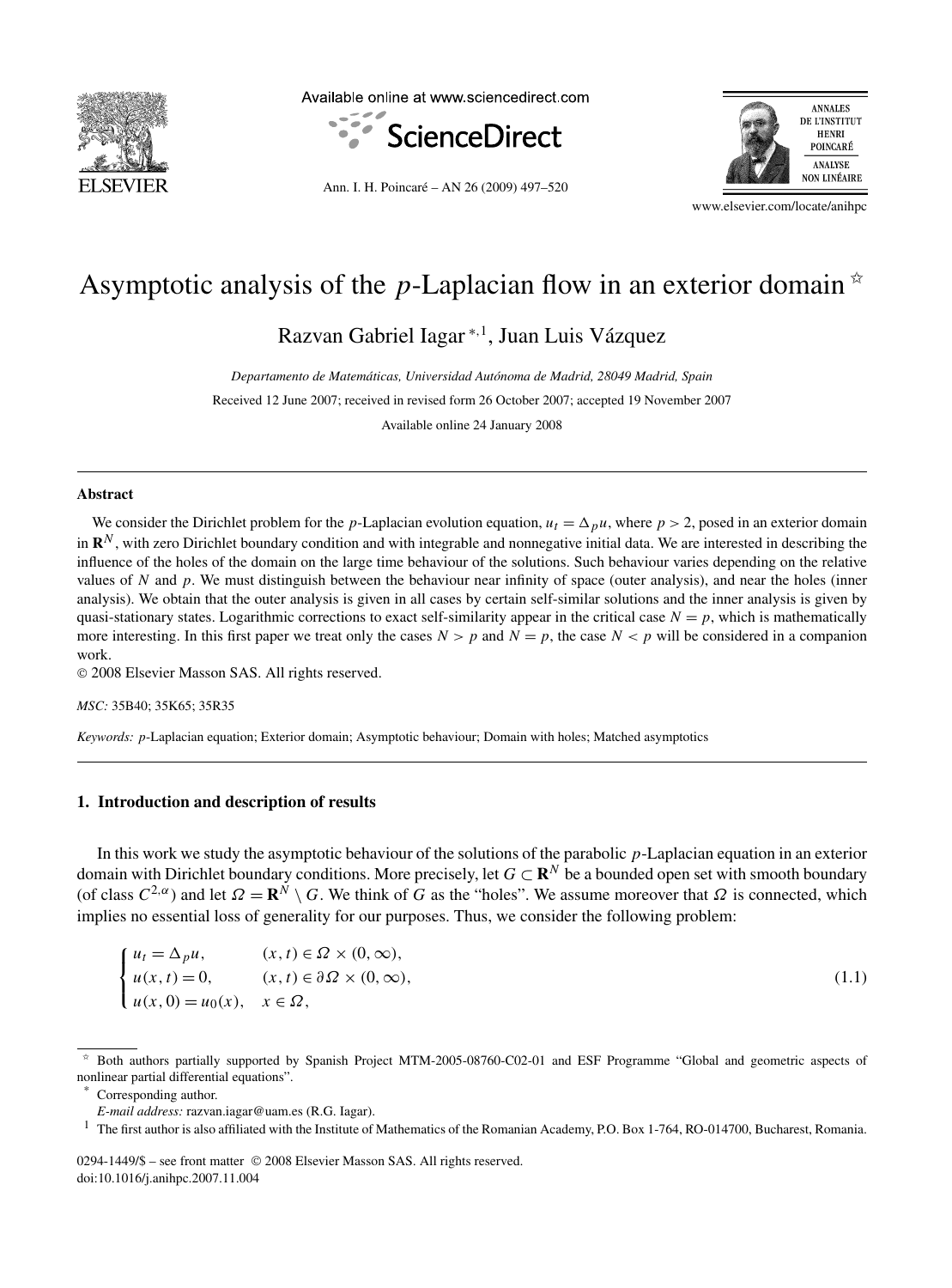where  $p > 2$ . On the initial data we make the assumptions that  $u_0 \in L^1(\Omega)$  and it is nonnegative in  $\Omega$ . For most of the paper we also assume that  $u_0$  has compact support in  $\overline{\Omega}$ . This *p*-Laplacian equation and its variants have been intensively studied in the last decades, on the one hand because it is a relevant example of nonlinear parabolic equation of degenerate type which leads to a very interesting and highly nontrivial theory, like the well-posedness and regularity questions described in DiBenedetto's book [4]; on the other hand, because it is one of the basic models on nonlinear diffusion appearing in applications that range from non-Newtonian fluids to image processing, see references in Chapter 11 of [18]. As it is well known, the *p*-Laplacian equation has the property of finite propagation speed for  $p > 2$ , hence for any time  $t > 0$  the solutions with such initial data remain compactly supported in  $\overline{\Omega}$  and this behaviour gives rise to a free boundary, which is the surface of separation between the region where *u >* 0 and the region where  $u = 0$ .

We are interested in describing the influence of the holes of the domain on the large time behaviour of the solutions. For a complete study of the asymptotic behaviour in an exterior domain, one has to perform two different steps in the analysis, typical of the technique of matched asymptotics. First, the *outer analysis* gives the asymptotic rates and profiles of the solutions in the far field near infinity. Afterwards, one has to perform the *inner analysis* of the problem, which means studying what happens in the region near the holes (more precisely in bounded subdomains).

In this paper we will analyze the asymptotic behaviour of general solutions of the *p*-Laplacian equations only in dimension  $N \geq p$ , the remaining case  $1 \leq N < p$  being considered in a companion paper, [12], since it has special features that take space to develop. As we will show, there exists a difference too between the cases  $N > p$  and the limit case  $N = p$ , where the results and the techniques used in the proofs are more involved and mathematically more interesting. No such division into ranges occurs for the *p*-Laplacian equation posed in the whole space or in a bounded domain, beyond the basic requirement that  $p > 2$  that implies finite propagation speed. Therefore, the present division reflects the varying influence of the holes.

#### *1.1. Preliminaries*

In order to describe the asymptotic behaviour, we need to introduce some preliminary facts and results concerning the parabolic *p*-Laplacian equation. A very important class of solutions of the *p*-Laplacian equation consists of the so-called source-type solutions, which are very similar to the ZKB solutions of the porous medium equation. They have the form

$$
B_C(x,t) = t^{-\alpha} F_C(y),\tag{1.2}
$$

where  $y = x t^{-\beta}$  and

$$
F_C(y) = \left(C - k|y|^{\frac{p}{p-1}}\right)_+^{\frac{p-1}{p-2}}.\tag{1.3}
$$

The function  $F_C$  is called the profile of the source-type solution, and the exponents  $\alpha$  and  $\beta$  are the self-similarity exponents. In our case they have the values

$$
\alpha = \frac{N}{N(p-2) + p}, \qquad \beta = \frac{1}{N(p-2) + p} \tag{1.4}
$$

and the parameter *k* is also known,  $k = ((p-2)/p)\beta^{\frac{1}{p-1}}$ . The constant *C* is a free parameter, that gives the height of the solution. We thus have a whole one-parameter family of solutions of the same type. We remark that the source-type solutions we have introduced satisfy the conservation law

$$
\int_{\mathbf{R}^N} B_C(x, t) \, dx = \text{constant}
$$

for all times. For convenience we call this integral the total mass of the solution,  $M<sub>C</sub>$ . This is justified when we think of the equation as nonlinear diffusion of a substance with density *u*. It is also easy to see that the source-type solutions have as initial trace a Dirac mass, which is  $M_C \delta(x)$ . Moreover, the connection between the free parameter *C* and the mass  $M_C$  is given by

$$
M_C = dC^\gamma,\tag{1.5}
$$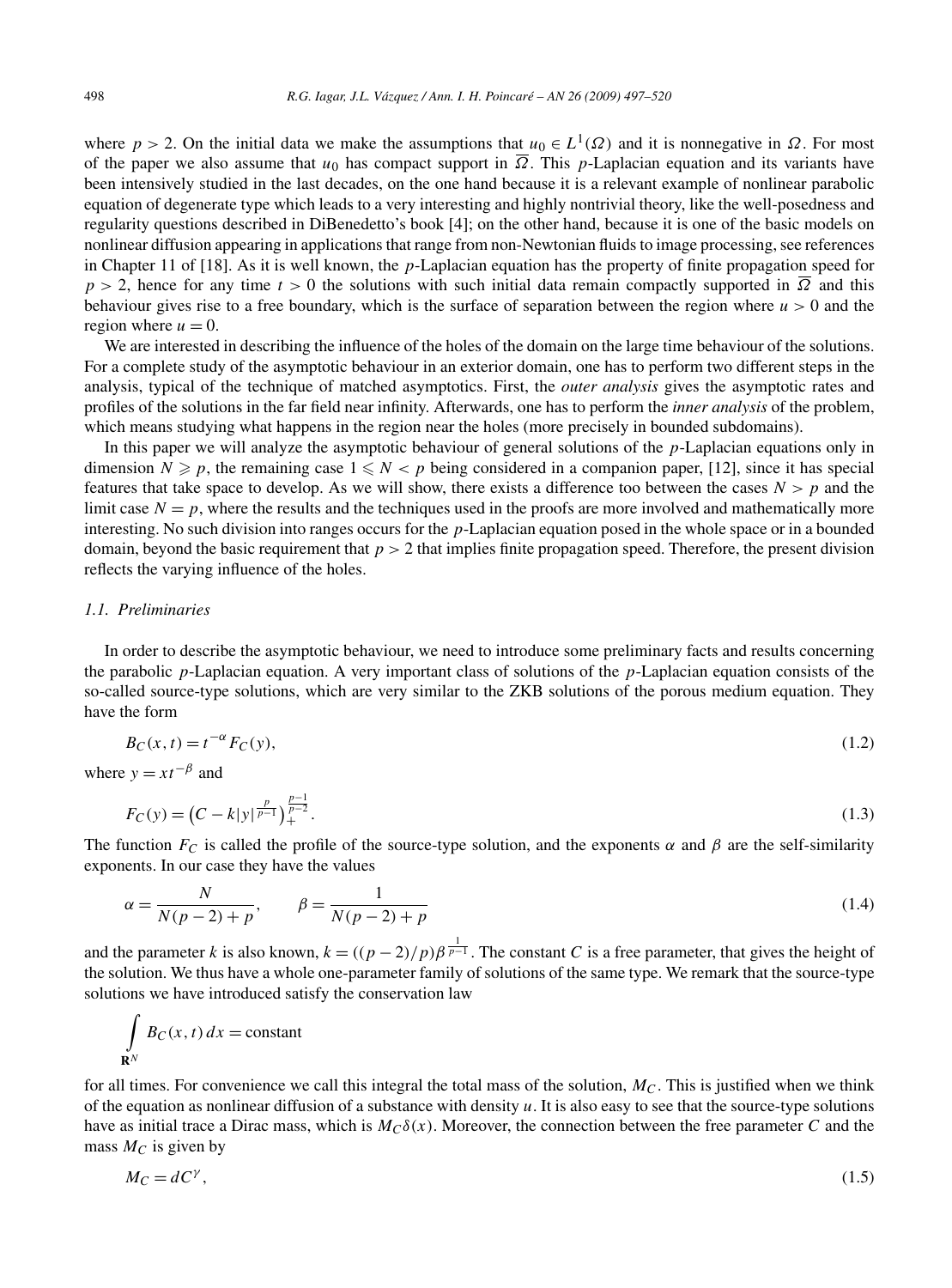where 
$$
\gamma = \frac{(p-1)N}{p(p-2)\alpha}
$$
 and

$$
d = N\omega_N \int\limits_0^\infty \left(1 - k y^{\frac{p}{p-1}}\right)_+^{\frac{p-1}{p-2}} y^{N-1} dy.
$$

For more details about the properties of the source-type solutions, the reader may consult the book [18]. On the other hand, it is proved in [11] that there exist many other self-similar solutions of the form

$$
U(x,t) = t^{-\alpha} F(\xi), \quad \xi = xt^{-\beta}
$$
 (1.6)

having a compactly supported profile *F*.

Let us examine next some scaling invariance properties of the solutions of the *p*-Laplacian equation. Starting from an arbitrary solution *u* of the *p*-Laplacian equation, we consider the family of scaled versions of *u*:

$$
u_{\lambda}(x,t) = \lambda^{\alpha} u(\lambda^{\beta} x, \lambda t). \tag{1.7}
$$

Then, by a straightforward calculation, one can check that starting from a solution *u* of the *p*-Laplacian equation, we produce an entire family of solutions of the same equation that are zoomed versions of the initial one. We remark that all the self-similar solutions of the form (1.6) enjoy the nice property of being invariant to the scaling above.

We now introduce the weak formulation of the *p*-Laplace equation. Let  $Q_T = \Omega \times (0, T]$ .

**Definition 1.1.** A function  $u \in C((0, T]: W_0^{1, p}(\Omega)) \cap L^{\infty}(Q_T)$  is a weak solution of problem (1.1) on [0,T] if for any test function  $\Phi \in C^{2,1}(\overline{Q_T})$  with compact support in  $\overline{Q_T}$  and  $\Phi = 0$  on  $\partial\Omega \times (0,T]$ , it satisfies the integral identity

$$
\int_{\Omega} u(x,t)\Phi(x,t) dx = \int_{0}^{t} \int_{\Omega} \left( u(x,s)\Phi_s(x,s) - |\nabla u|^{p-2} \nabla u(x,s) \cdot \nabla \Phi(x,s) \right) dx ds + \int_{\Omega} u_0(x)\Phi(x,0) dx
$$
 (1.8)

for any  $t \in [0, T]$ . We say that *u* is a weak solution of (1.1) on [0, ∞) if there is a weak solution in the sense above on [0*, T* ] for any *T >* 0.

The definitions of weak sub- and supersolution follow as usual, by replacing in Definition 1.1 the equality by the corresponding inequalities  $\leqslant$  or  $\geqslant$  and considering only nonnegative test functions. We will also introduce the local weak solutions, i.e. weak solutions referred only to the equation, without considering the initial and boundary condition.

**Definition 1.2.** A function  $u \in C((0, T]: W_0^{1,p}(\Omega)) \cap L^\infty(Q_T)$  is a local weak solution of problem (1.1) on [0, T] if for any test function  $\Phi \in C^{2,1}(Q_T)$  with compact support in  $Q_T$ , it satisfies the integral identity

$$
\int_{0}^{T} \int_{\Omega} \left( u(x,t) \Phi_t(x,t) - |\nabla u|^{p-2} \nabla u(x,t) \cdot \nabla \Phi(x,t) \right) dx \, dt = 0. \tag{1.9}
$$

The existence and uniqueness of solutions of the *p*-Laplacian equation has been widely investigated; a good reference is the book [4], where also the optimal regularity is studied. It can be showed that the nonnegative bounded weak solutions of the *p*-Laplacian equation are such that  $u$ ,  $|\nabla u| \in C^{\alpha}(Q')$  for some  $\alpha > 0$  and  $Q' \subset Q$ , where  $Q = \Omega \times (0, \infty)$ .

We will often use in the text the notation  $u(t)$  for the function  $u(t)(x) = u(x, t)$ . We will denote by  $P_u$  the positivity set of *u* and by  $\Gamma(t) = \partial P_u(t) \setminus \partial \Omega$  the free boundary of *u* at time *t*.

#### *1.2. Outline of results*

We will describe in few words the main results of this work, in the two different cases  $N > p$  and  $N = p$ .

*Case*  $N > p$ . We prove by a scaling argument that the outer analysis is given by the profile of a particular source-type solution, of the form  $(1.6)$  and with the exponents given by  $(1.4)$ . We calculate the constant  $C_0$  that identifies the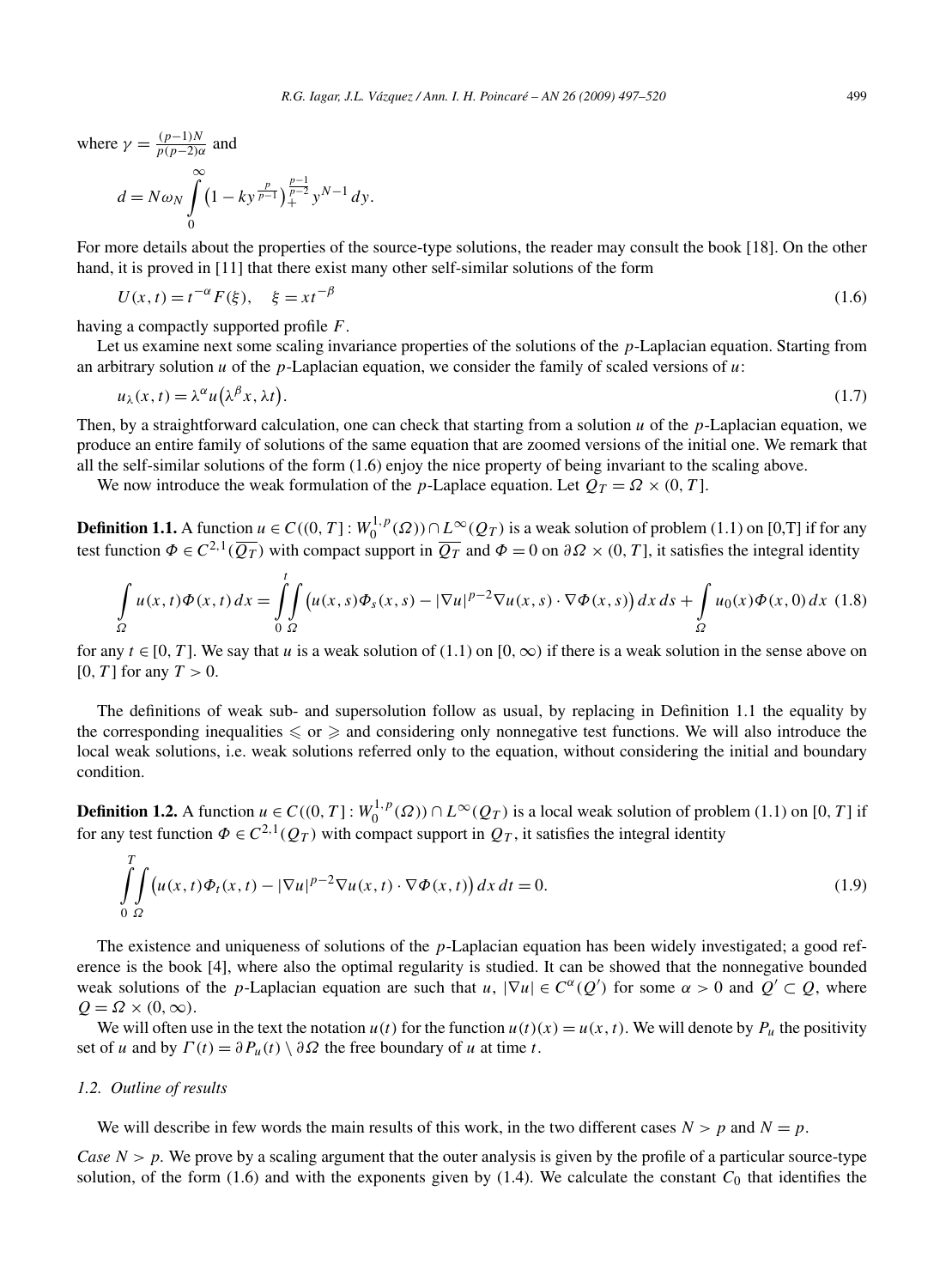profile inside the family  $F_C$  and prove that the rescaled function  $v(x, t) = t^{\alpha}u(x, t)$  converges to  $F_{C_0}$  uniformly in outer sets of the form  $|x| \ge \delta$ . We point out that there seems to be no conservation law from which the asymptotic constant *C*<sup>0</sup> may be derived a priori

For the inner analysis, we make a different scaling and we prove that  $v(x, t)$  converges to a stationary state, which is related to the unique solution of the following exterior Dirichlet problem:

$$
\begin{cases}\n\Delta_p H = 0 & \text{in } \Omega, \\
H = 0 & \text{on } \partial \Omega, \\
H \to 1 & \text{uniformly as } |x| \to \infty,\n\end{cases}
$$
\n(1.10)

by multiplying it by a constant  $C > 0$ . To find this constant we use the technique of matched asymptotics and this will lead us also to a global formulation of the result. The study is performed in Section 2 and the main results are Theorem 2.1 for the outer analysis and Theorem 2.2 for the inner analysis. The global formulation is expressed by Theorem 2.3.

*Case*  $N = p$ . The analysis of this borderline case is more involved, and we use further techniques from dynamical systems. This makes it mathematically more interesting. The asymptotic profile will be similar to the one of a sourcetype solution, but we have to introduce a logarithmic correction in order to insure that the total mass disappears in the end. We will get a profile of the form

$$
U(x,t) = t^{-\alpha} \left( C(t) - k \left( \frac{|x|}{t^{\beta}} \right)^{\frac{p}{p-1}} \right)_{+}^{\frac{p-1}{p-2}}, \tag{1.11}
$$

where the dependence of the "free parameter" in time is given by

$$
C(t) = C_0(\log t)^{-\frac{p-2}{(p-1)^2}}.
$$
\n(1.12)

Here the self-similarity exponents become

$$
\alpha = \frac{1}{p-1}, \qquad \beta = \frac{1}{p(p-1)}.
$$

We deduce that in the critical case, the solution decays in time like  $C_1(t \log t)^{-1/(p-1)}$  and its support expands like  $|x|$  ∼  $C_2t^{\beta}(\log t)^{-(p-2)/p(p-1)}$ . Using (1.5), this gives a mass variable in time with the law  $M(t) = C/\log(t)$ . We prove that the outer asymptotic behaviour of general solutions is given by a profile of this type. The inner analysis is relatively similar to that of the preceding case and uses also the general idea of matched asymptotics. The study is performed in Section 3 and the main results are Theorem 3.1 for the outer analysis and Theorem 3.2 for the inner analysis. The global formulation is expressed by Theorem 3.3.

# *1.3. Precedents*

A complete study of the asymptotic behaviour of the *p*-Laplacian equation posed in the whole space was done by Kamin and Vázquez in [15]. There are a number of works on the problem of evolution in a domain with holes when the equation is the linear heat equation or the porous medium equation. In the case of the linear heat equation the analysis is made easier by the possibility of using integral representation of the solutions, cf. Ishige [13] and [14]. In the case of the porous medium equation, the asymptotic behaviour in the whole space is well known cf. [16,20], while the asymptotic behaviour for the Dirichlet problem with zero boundary condition in domains with holes was treated by Brandle at al. [2] and by Gilding and Gonzerkiewicz in [9] and [10]. In comparison with these works, the absence of a conservation law makes the asymptotic analysis in the *p*-Laplacian case more involved. On the other hand, Quirós and Vazquez [17] had treated the case of non-homogeneous boundary conditions and showed that the asymptotical results are quite different.

# **2.** Case of large dimensions,  $N > p$

The analysis is divided into outer and inner analysis. The former follows the outline of the proof of paper [2] for the porous medium equation, hence we will be rather sketchy. We will devote more effort to the inner analysis and the critical case  $N = p$ .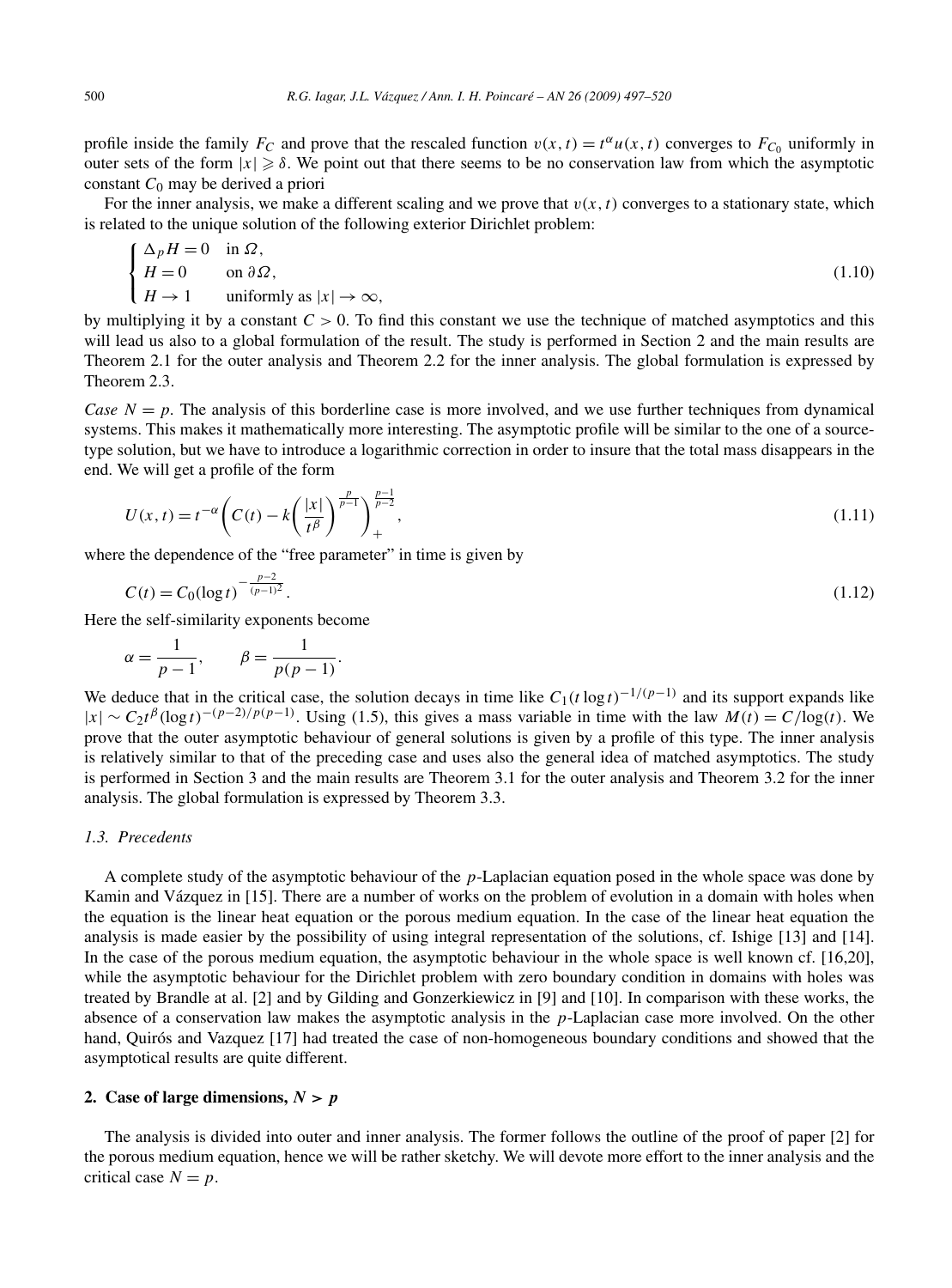#### *2.1. Sub- and supersolutions. Outer analysis*

In this subsection we describe some appropriate sub- and supersolution that will have the same decay in time as the general solution. The construction is based on the source-type solutions presented above, but with some necessary changes.

## *2.1.1. Supersolutions*

As supersolutions, we will consider the Barenblatt functions  $B<sub>C</sub>$  already defined, with a certain delay in time,  $U_{C,\tau}(x,t) = B_C(x,t+\tau)$ ,  $\tau > 0$ . It is well known that they are weak solutions of the *p*-Laplace equation and they become supersolutions for the problem (1.1), since they are positive on the boundary of the hole *∂G*. Moreover, by well-known comparison arguments, for any compactly supported solution *u* of the *p*-Laplacian equation, there exist constants  $C, \tau > 0$  such that  $u(x, t) \leq B_C(x, t + \tau)$  at any time. We recall that the parameter  $C > 0$  is related to the constant mass  $M_C$  of the Barenblatt function by

$$
C=c(p,N)M^{\frac{p(p-2)}{p-1}\beta}.
$$

#### *2.1.2. Subsolutions*

Defining subsolutions is more involved, and we will follow a general idea of construction that has been used in the paper [2] for the porous medium equation. We remark that the Barenblatt functions, although they have a good behaviour at infinity, cannot be used as subsolutions of the boundary value problem, since they are positive on *∂G*. The idea we follow is to consider another local subsolution, which is good near the hole, and then to combine them. A good starting point is to consider a function with separated variables, whose *x*-part is the fundamental solution of the *p*-Laplace operator, and the part in *t* has the expected decay. We define:

$$
U(x,t) = Ct^{-\alpha} \left(1 - \left(\frac{R}{|x|}\right)^{\frac{N-p}{p-1}}\right)_+.
$$
\n(2.1)

By choosing *R* such that *G* ⊂ *B(*0*,R)*, we get the desired behaviour of *H* near *∂G*. To combine these functions, we assume a delay in time  $\tau > 0$  in order to avoid problems at  $t = 0$  and we change *H* in order to be dominated by the Barenblatt function far from the hole. We set:

$$
U_{\tau}(x,t) = C(t)(t+\tau)^{-\alpha} \left(1 - \left(\frac{R}{|x|}\right)^{\frac{N-p}{p-1}} - a\frac{(|x|-r)_+^4}{(t+\tau)^l}\right)_+,
$$
\n(2.2)

$$
B_{C_0, \tau}(x, t) = (t + \tau)^{-\alpha} \left( C_0 - k \left( \frac{|x|}{(t + \tau)^{\beta}} \right)^{\frac{p}{p-1}} \right)_{+}^{\frac{p-1}{p-2}},
$$
\n(2.3)

where  $R$ ,  $r$ ,  $a$ ,  $C_0$  and  $l$  are positive parameters, which are free for the moment. We observe that both subsolutions have free boundaries and we denote by  $R_1(t)$  and  $R_2(t)$  the radii of their free boundaries. We choose  $C(t) = K(1 +$  $(t + \tau)^{-\sigma}$ , where  $\sigma > 0$ . We remark that

$$
\max B_{C_0, \tau} = C_0^{(p-1)/(p-2)} (t+\tau)^{-\alpha}, \quad \forall t > 0,
$$

and obviously

$$
\max U_{\tau} \geqslant K\big(1 + (t + \tau)^{-\sigma}\big)(t + \tau)^{-\alpha}\bigg(1 - \bigg(\frac{R}{r}\bigg)^{(N-p)/(p-1)}\bigg).
$$

We choose  $r > R$  and we can insure that max  $B_{C_0, \tau} \le \max U_\tau$  at  $|x| = r$  by choosing *K* sufficiently large. In this way the two subsolutions will intersect each other in a point *r*∗*(t)* depending on time and after that intersection we insure that the Barenblatt subsolution dominates and  $r^*(t) \le R_1(t)$ . Now we can finally define our family of subsolutions:

$$
V_{C_0,\tau}(x,t) = \begin{cases} 0, & \text{if } |x| < R \text{ or } |x| > R_2(t), \\ U_{\tau}(x,t) & \text{if } R \le |x| \le r^*(t), \\ B_{C_0,\tau} & \text{if } r^*(t) \le |x| \le R_2(t). \end{cases}
$$
(2.4)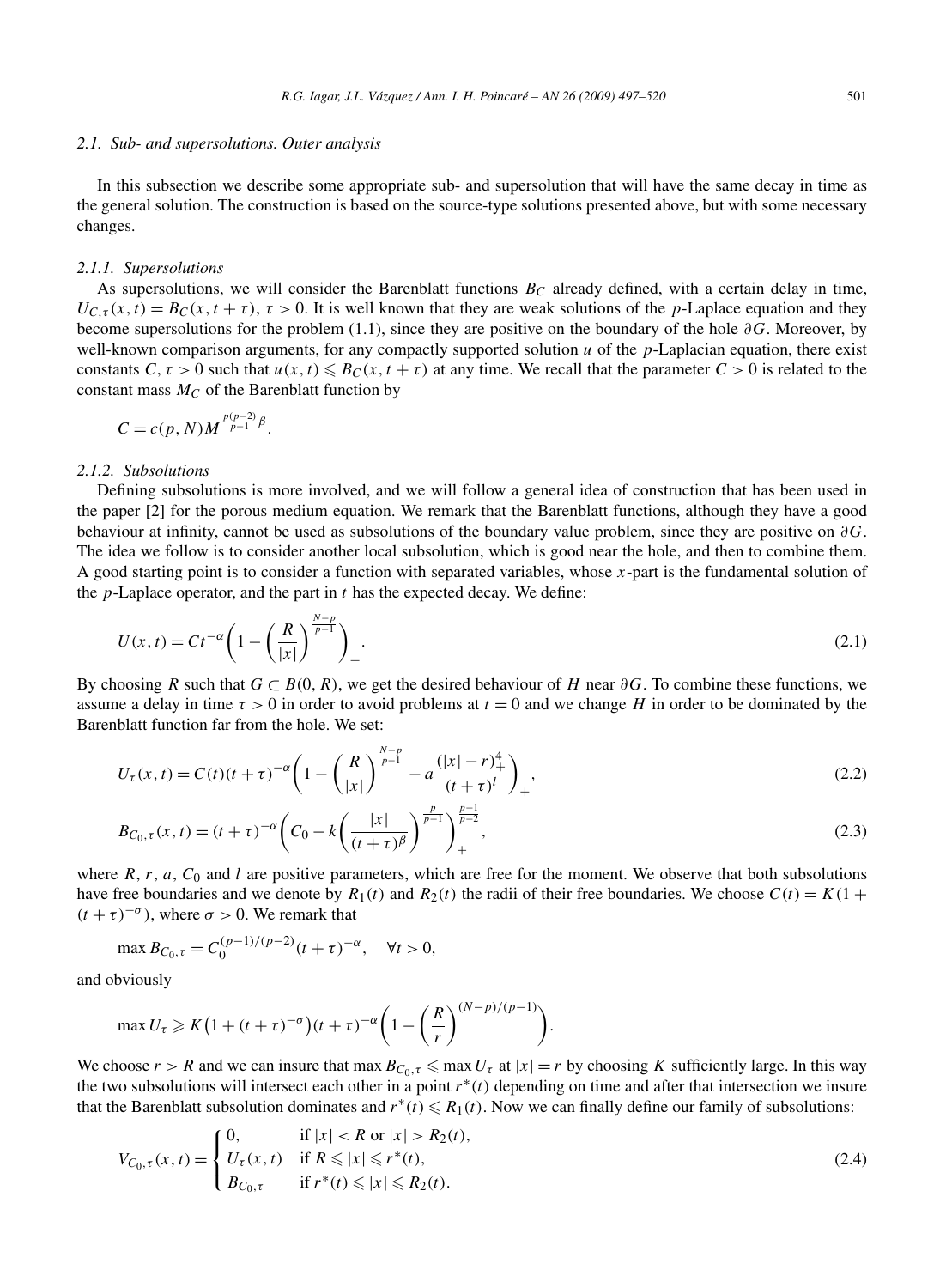It is easy to check that  $V_{C_0, \tau}$  is a subsolution for sufficiently large times  $t > t_0 > 0$ , provided  $0 < \sigma < l - 1$ . The next technical result, whose proof follows exactly the same lines as the proof of Lemma 3.1 in [2], shows that this rather complicated construction is good for our purposes.

**Proposition 2.1.** For any solution  $u(x, t)$  of (1.1), there exists a choice of the parameters  $C_0$ ,  $\tau$ ,  $a$ ,  $R$ ,  $r$  and a time  $t_0 > 0$  *such that for any time*  $t > t_0$  *and*  $x \in \Omega$  *we have*  $V_{C_0, \tau}(x, t) \leq u(x, t)$ *.* 

With these constructions, we can pass to the study of the outer analysis.

**Theorem 2.1.** For  $N > p$ , if *u* is a weak solution of the problem (1.1), there exists a constant  $C_0 > 0$  such that

$$
\lim_{t \to \infty} t^{\alpha} \left| u(x, t) - B_{C_0}(x, t) \right| = 0 \tag{2.5}
$$

 $u$ niformly far from the hole, i.e. on sets of the form  $\{|x|\geqslant \delta t^\beta\}$ , where  $\delta>0$  is sufficiently small.

**Proof.** We follow the general program proposed by one of the authors in [19] for studying the asymptotic behaviour of the nonlinear diffusion problems. This program has four different steps: in the first step we consider the family of rescaled solutions  $u_\lambda$  and we obtain compactness estimate for it. As a consequence, there exists a limit point  $u_\infty$ of  $u_\lambda$ . In the second step we prove that any limit point is a Barenblatt function. In the third step we prove that the convergence along subsequences is uniform on compact sets.

The proof of the first three steps is very similar to that of Theorem 2.1 in [2]. Let us remark only here that, since the hole shrinks to the point  $x = 0$  after rescaling and passing to the limit  $\lambda \to \infty$ , a possible bounded singularity may develop at  $x = 0$  for the limit solution, but when  $N > p$  this singularity is removable, which allows us to work as in the whole space. This fact makes also an important difference between the cases  $N > p$  and  $N \leq p$ , where the hole, even reduced to only one point, has its influence. We dare ask the reader to verify these assertions by consulting the calculations of [2].

Summing up, we obtain from the compactness estimates that the sequence of rescaled versions of  $u$  converges along a sequence of times  $t_k \to \infty$  to a weak solution *U* of the *p*-Laplace equation, defined in  $\mathbb{R}^N \times (0, \infty)$ , which lies between two Barenblatt functions with zero delay. This means that the initial trace has to be a nonnegative measure supported at  $x = 0$ , hence a multiple of the Dirac delta. By the uniqueness theorem of [15], *U* equals  $B_{C_0}(x, t)$  for some  $C_0 > 0$ .

We still have to prove the independence of the limit w.r.t. the subsequence of times. Since the conservation law used in [2] does not hold in our case, we will prove differently this last step. From the previous steps, we already have that  $u(x, t_k) \sim B_{C_0}(x, t_k)$  as  $k \to \infty$  on some subsequence of time. Suppose that there exists two subsequences  $t_{k,1}$ and  $t_{k,2}$  such that

$$
\lim_{k \to \infty} t_{k,1}^{\alpha} |u(x, t_{k,1}) - B_{C_1}(x, t_{k,1})| = 0
$$
\n(2.6)

and

$$
\lim_{k \to \infty} t_{k,2}^{\alpha} |u(x, t_{k,2}) - B_{C_2}(x, t_{k,2})| = 0
$$
\n(2.7)

uniformly on sets of type  $\{x \in \Omega : |x| \geq \delta t_{k,1}^{\beta}\}$ , resp.  $\{x \in \Omega : |x| \geq \delta t_{k,2}^{\beta}\}$ ,  $\delta > 0$ , where  $C_1$ ,  $C_2$  are positive constants. Let  $M(t) = \int_{\Omega} u(x, t) dx$  be the mass at time *t*. It is well known that, since we have homogeneous Dirichlet boundary conditions, the mass is decreasing in time. Hence, there exists  $M = \lim_{t\to\infty} M(t)$ . The explicit lower bound (subsolution) implies that this *asymptotic mass M >* 0. With this information we can identify the limit *U*. Indeed, we pass to the limit in the relations (2.6) and (2.7), but in the renormalized variable  $y = xt^{\beta}$ . In this variable, these two relations are written as

$$
\left|u_{t_{k,1}}(y,1) - B_{C_1}(y,1)\right| \to 0, \qquad \left|u_{t_{k,2}}(y,1) - B_{C_2}(y,1)\right| \to 0, \tag{2.8}
$$

with pointwise convergence in  $\mathbb{R}^N$  and uniform convergence in sets of the form  $\{|y| \geq \delta\}$  with  $\delta > 0$  small. By integrating in *y* in (2.8) and using the dominated convergence theorem, we obtain that the mass of the Barenblatt solutions  $B_{C_1}(\cdot, 1)$  and  $B_{C_2}(\cdot, 1)$  is the same, i.e.  $M = M_{C_1} = M_{C_2}$ . This implies  $C_1 = C_2$ , hence we have a unique limit independent on the subsequence.  $\Box$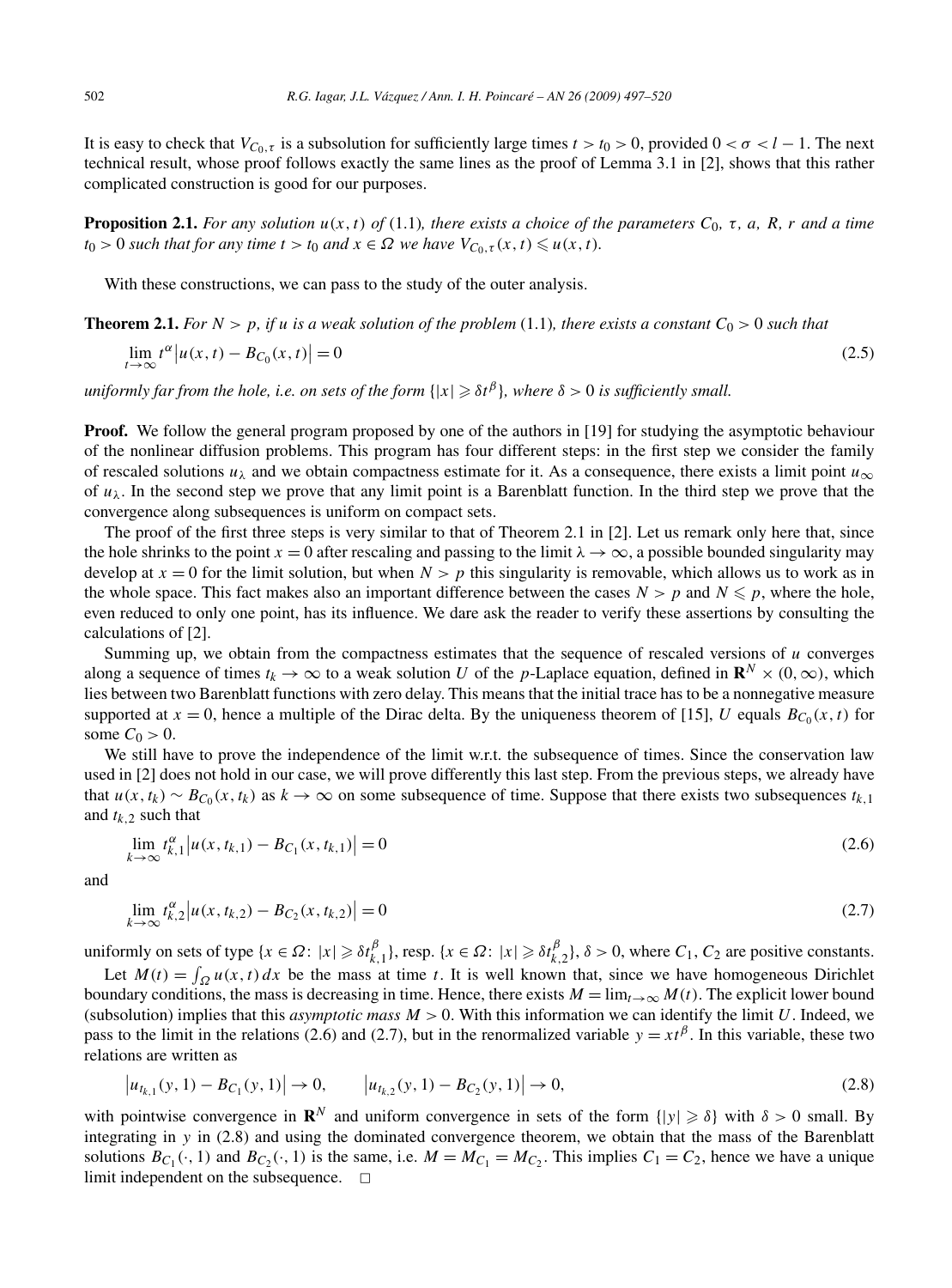We remark that this argument does not allow for a quantitative estimates concerning the mass lost in the evolution. We only obtain the correct decay in time and the profile.

## *2.2. An elliptic a priori bound*

In this part, we present an a priori bound for the solutions of the inhomogeneous Dirichlet problem for the *p*-Laplace operator. This result will be useful in the study of the inner behaviour of the general solutions of the evolution equation.

**Lemma 2.1.** *Let*  $\Omega \subset \mathbb{R}^N$  *be a bounded domain,*  $f \in C(\Omega) \cap L^\infty(\Omega)$  *and*  $u \in C^1(\Omega) \cap C(\overline{\Omega})$  *be the solution of the Dirichlet problem*:

$$
\begin{cases} \Delta_p u = f & \text{in } \Omega, \\ u = 0 & \text{on } \partial \Omega. \end{cases} \tag{2.9}
$$

*Then there exists a constant*  $C > 0$ *, independent on the diameter of*  $\Omega$ *, such that* 

$$
|u| \leqslant C d^{\frac{p}{p-1}} \left( \sup_{\Omega} |f| \right)^{\frac{1}{p-1}} \quad \text{in } \Omega \,, \tag{2.10}
$$

*where*  $d = \text{diam}(\Omega)$ *.* 

**Proof.** Suppose for example that  $\Omega$  lie in the slab  $0 < x_1 < d$ , otherwise we arrive to this situation by a translation and a rotation. We rescale in order to pass to a domain with diameter one, by setting

$$
\hat{u}(y) = u(dy), \quad y \in \Omega_1,\tag{2.11}
$$

where  $\Omega_1 = \frac{1}{d}\Omega$ , hence obviously diam $(\Omega_1) = 1$  and  $\Omega_1$  lies in the slab  $0 < x_1 < 1$ . The Dirichlet problem for *u* transforms into

$$
\begin{cases} \Delta_p \hat{u} = d^p f & \text{in } \Omega_1, \\ \hat{u} = 0 & \text{on } \partial \Omega_1. \end{cases}
$$
 (2.12)

Denote by  $\hat{f} = d^p f$ . We will obtain in what follows an a priori bound for the problem (2.12). In order to prove this estimate, we use the following comparison principle which is a consequence of a Picone-type inequality and can be found in detail in [1] (see also [3]):

**Lemma 2.2.** Let *g* be a nonnegative continuous function such that  $g(u)/u^{p-1}$  is a decreasing function. If *u*, *v* ∈  $C^1(\Omega) \cap C(\overline{\Omega})$  *are such that* 

$$
\begin{cases}\n-\Delta_p v \ge g(v), & v > 0 \text{ in } \Omega, \ v \ge 0 \text{ on } \partial \Omega, \\
-\Delta_p u \le g(u), & u \ge 0 \text{ in } \Omega, \ u = 0 \text{ on } \partial \Omega,\n\end{cases}
$$
\n(2.13)

*then*  $u \leq v$  *in*  $\Omega$ *.* 

We apply the previous lemma for our function  $\hat{u}$  and the function  $v$  defined by

$$
v(x) = (e^{K} - e^{Kx_1}) \left( \sup_{\Omega_1} |\hat{f}| \right)^{\frac{1}{p-1}}.
$$

We remark that *v* satisfies the assumptions of the lemma, and that

$$
-\Delta_p v = K^p e^{K(p-1)x_1} \sup_{\Omega_1} |\hat{f}|.
$$

On the other hand, we have  $-\Delta_p \hat{u} = -\hat{f} \leq \sup_{\Omega_1} |\hat{f}|$ , hence we take the constant  $\sup_{\Omega_1} |\hat{f}|$  as the function *g* in Lemma 2.2. Since  $\hat{u}$  does not satisfy the nonnegativity assumption, we define

$$
\Omega_{1,+} = \left\{ x \in \Omega_1 : \hat{u}(x) > 0 \right\}, \qquad \Omega_{1,-} = \left\{ x \in \Omega_1 : \hat{u}(x) < 0 \right\}
$$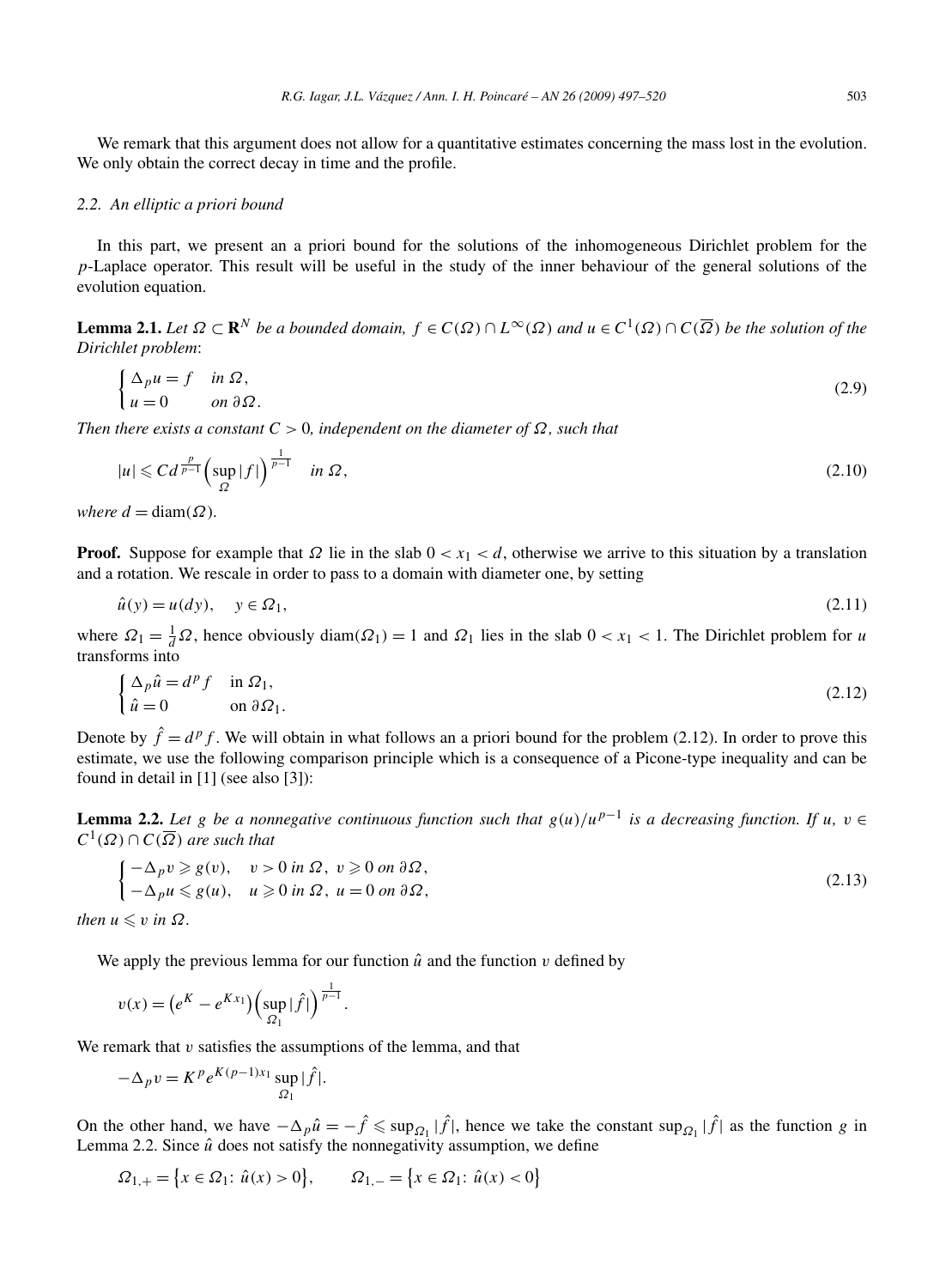and we apply Lemma 2.2 twice, for  $\hat{u}_+ = \max{\{\hat{u}, 0\}}$  in  $\Omega_{1,+}$ , and for  $\hat{u}_- = -\min{\{0, \hat{u}\}}$  in  $\Omega_{1,-}$ . Here the conditions of the lemma are all satisfied and it is enough to choose the number *K* in the definition of *v* such that  $K^p e^{K(p-1)x_1} > 2$ , for all  $x \in \Omega_1$ . From Lemma 2.2 we obtain the estimate

$$
|\hat{u}| \leqslant C \left( \sup_{\Omega_1} |\hat{f}| \right)^{\frac{1}{p-1}}
$$

in  $\Omega_1$ . Rephrasing this result, we obtain (2.10), with a constant *C* independent of the diameter, as stated.  $\Box$ 

**Remark.** For  $p = 2$ , we obtain an improvement of the result for the Poisson equation, presented as Theorem 3.7 in the book [8].

We are ready to prove the result that is needed in the sequel.

**Proposition 2.2.** *If*  $u \in C^1(\Omega) \cap C(\overline{\Omega})$  *satisfies* 

$$
\begin{cases} |\Delta_p u| \leqslant \varepsilon & \text{in } \Omega, \\ |u| \leqslant \varepsilon & \text{on } \partial\Omega, \end{cases}
$$
 (2.14)

then  $|u| \leqslant C d^{p/(p-1)} \varepsilon^{1/(p-1)} + \varepsilon$  in  $\Omega$ , where d is the diameter of  $\Omega$  and  $C > 0$  is a constant independent on the *diameter of Ω.*

**Proof.** We rescale as before and, using the same notations, we choose in the proof of Lemma 2.1 the function  $v =$  $v_0 + \sup_{\partial \Omega_1} |\hat{u}|$ , where  $v_0(x) = (e^{K} - e^{Kx_1})(\sup_{\Omega_1} |\hat{f}|)^{\frac{1}{p-1}}$ . After rephrasing, we obtain the general a priori bound

$$
|u| \leqslant C d^{\frac{p}{p-1}} \left( \sup_{\Omega} |f| \right)^{\frac{1}{p-1}} + \sup_{\partial \Omega} |u|.
$$
 (2.15)

where  $C > 0$  does not depend on *d*. Using this estimate, the corollary follows easily.  $\Box$ 

## *2.3. Inner analysis*

In this section we will study the asymptotic behaviour of the solutions of the *p*-Laplacian equation near the holes. We start with some formal calculations in order to guess the correct asymptotic behaviour. Set  $v = t^{\alpha}u$ . Then, the function *v* satisfies the equation

$$
\Delta_p v = t^{-p\beta} (t v_t - \alpha v). \tag{2.16}
$$

If we suppose for the moment that the terms in the right-hand side converge to 0 as  $t \to \infty$ , then the limit of *v* is expected to be a solution of the following problem:

$$
\begin{cases} \Delta_p v = 0 & \text{in } \Omega, \\ v = 0 & \text{on } \partial \Omega. \end{cases}
$$
 (2.17)

Let  $\Phi_p$  be the solution of the stationary problem:

$$
\begin{cases}\n\Delta_p \Phi_p = 0 & \text{in } \Omega, \\
\Phi_p = 1 & \text{in } \partial \Omega, \\
\Phi_p \to 0 & \text{as } |x| \to \infty \text{ uniformly,} \n\end{cases}
$$
\n(2.18)

and set  $H_p = 1 - \Phi_p$ . The existence and uniqueness of  $\Phi_p$  can be easily established, since in a radial domain we have the explicit expression, and for a general exterior domain it can be proved by approximation with an expanding sequence of bounded domains and comparison with radial sub- and supersolutions. Moreover, all the solutions of the problem (2.17) are of the form  $CH_p$  for some constant  $C$ .

In order to find the correct constant *C* we will use the idea of matched asymptotics, taking into account the result that we have for the outer behaviour. The general principle of this technique is that the outer limit of the inner expansion should coincide with the inner limit of the outer expansion. Since

$$
\lim_{t \to \infty} \left| t^{\alpha} u(x, t) - t^{\alpha} B_{C_0}(x, t) \right| = 0, \quad \forall x \in \Omega,
$$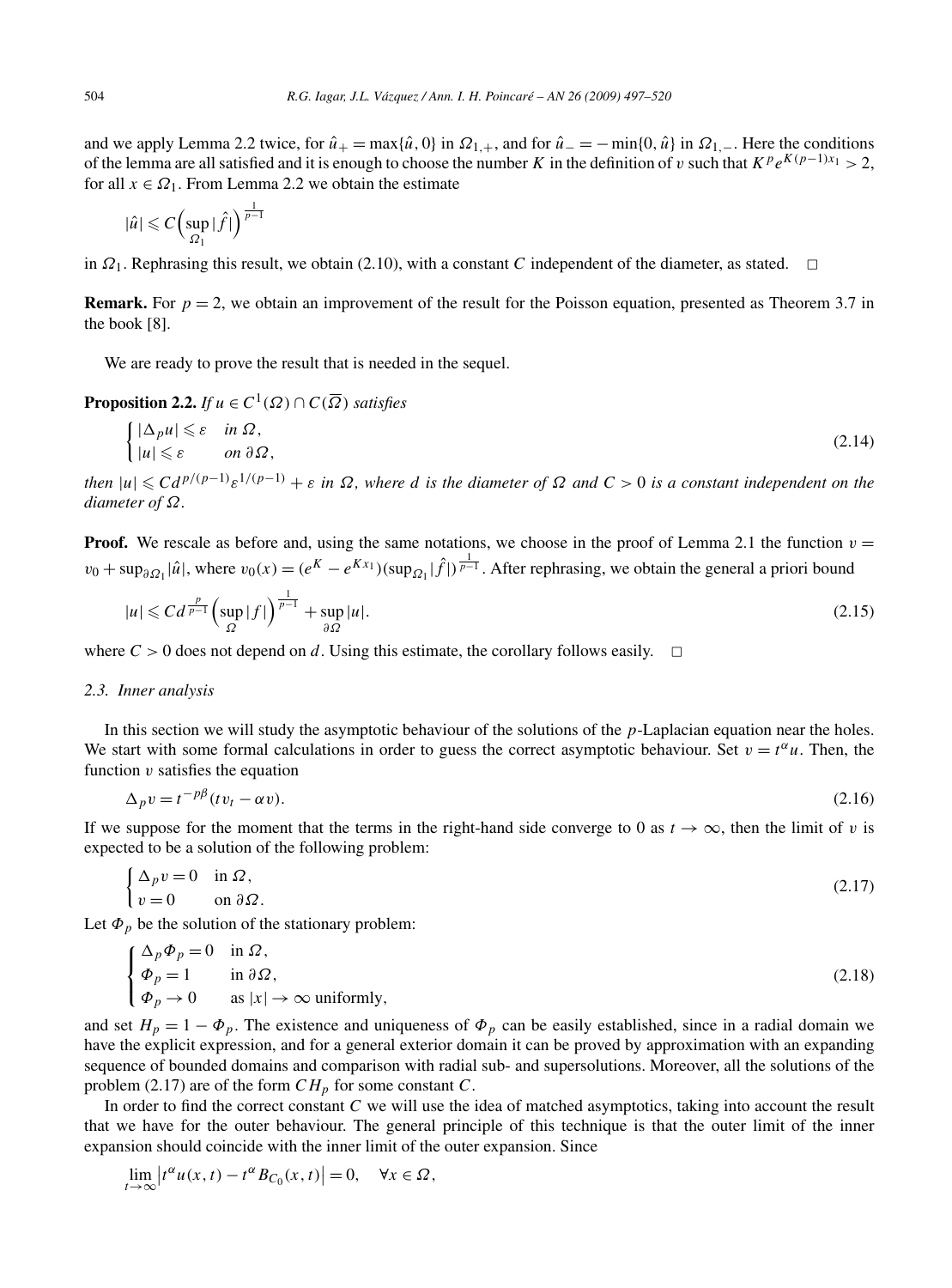and

$$
\lim_{t \to \infty} \left| t^{\alpha} u(x, t) - C H_p(x) \right| = 0 \quad \forall x \in \Omega,
$$

and the convergence in both cases is uniform on compact sets, it formally follows that the unique possibility is  $C = C_0^{(p-1)/(p-2)}$ .

In what follows we prove rigourously that the inner behaviour is given by the stationary state  $C_0^{(p-1)/(p-2)}H_p(x)$ , where  $C_0$  is the constant giving the outer behaviour of the solution  $u$ . For this, we first change the scale of time, by setting  $\tau = \log t$  and  $w(x, \tau) = v(x, t) = e^{\alpha \tau} u(x, e^{\tau})$ . Consider the time averages:

$$
W_T(x,\tau) = \frac{1}{T} \int_{\tau}^{\tau+T} w(x,s) \, ds.
$$

**Proposition 2.3.** *For any*  $\varepsilon > 0$  *and*  $T > 0$ *, there exists a constant*  $\delta = \delta(\varepsilon, T) > 0$  *and a large time*  $\tau_{in} = \tau_{in}(\varepsilon, \delta, T)$  $\mathbf{such that for any } \tau \geqslant \tau_{in} \leqslant \mathbf{h}$  *ave* 

$$
\left|W_T(x,\tau) - C_0^{\frac{p-1}{p-2}} H_p(x)\right| \leq \varepsilon,\tag{2.19}
$$

*for all x with*  $|x| \leq \delta e^{\beta \tau}$ .

**Proof.** From the outer limit result, we deduce that for any  $\delta > 0$  and  $\varepsilon > 0$ , there exists a time  $\tau_0 = \tau_0(\delta, \varepsilon)$  such that

$$
F_{C_0}(\delta) - \varepsilon \leq w(x, \tau) \leq F_{C_0}(\delta) + \varepsilon,\tag{2.20}
$$

for all  $\tau \ge \tau_0$  and  $|x| = R(\tau)$ , where  $R(\tau) = \delta e^{\tau \beta}$ . Recall the notation  $F_C$  from (1.3).

Set  $\Omega_{\tau} = \Omega \cap B(0, R(\tau))$  and  $g = w|_{\partial B(0, R(\tau))}$ . Replacing the change of variable  $\tau = \log t$  in (2.16), one obtains:

$$
\Delta_p w(x,\tau) = e^{-\tau p\beta} (w_\tau - \alpha w). \tag{2.21}
$$

We also remark that the solution  $w(x, \tau)$  of (2.21) is positive for  $\tau \ge \tau_0$  sufficiently large, hence it is in  $C^{1,\alpha}(\Omega_\tau)$ at any time  $\tau \ge \tau_0$ . This regularity allows us to make all the calculations above in a rigourous manner and to use Proposition 2.2.

The key idea is to consider the function +*T*

$$
\Phi(x,\tau) = \frac{1}{T} \int_{\tau}^{\tau+T} w(x,s) \, ds - C_0^{\frac{p-1}{p-2}} H_p(x) \tag{2.22}
$$

and to derive estimates on  $\Phi$  in order to arrive to the conditions of Proposition 2.2. For the beginning we remark that, in weak sense, it holds:

$$
\begin{cases}\n\Delta_p \Phi = \frac{1}{T} \int_{\tau}^{\tau+T} e^{-sp\beta} (w_s - \alpha w) ds & \text{in } \Omega_{\tau}, \\
\Phi = 0 & \text{on } \partial \Omega \cap \partial \Omega_{\tau}, \\
\Phi = h & \text{on } \partial \Omega_{\tau} \cap \partial B(0, R(\tau)),\n\end{cases}
$$
\n(2.23)

where we regard  $\tau$  as a frozen coefficient for the moment and we use (2.21). Here

$$
h(x,\tau) = \frac{1}{T} \int_{\tau}^{\tau+T} g(x,s) \, ds - C_0^{\frac{p-1}{p-2}} H_p(x),
$$

for  $|x| = R(\tau)$ . It follows that  $F_{C_0}(\delta) - \varepsilon \leq \frac{1}{T} \int_{\tau}^{\tau+T} g(x, s) ds \leq F_{C_0}(\delta) + \varepsilon$  or, equivalently,

$$
F_{C_0}(\delta)-C_0^{\frac{p-1}{p-2}}H_p(x)-\varepsilon\leq h(x,\tau)\leq F_{C_0}(\delta)-C_0^{\frac{p-1}{p-2}}H_p(x)+\varepsilon,
$$

hence  $|h(x, \tau)| \leqslant |F_{C_0}(\delta) - C_0^{(p-1)/(p-2)} H_p(x)| + \varepsilon$ , for all *x* with  $|x| = R(\tau)$ . We use next the following estimate:

$$
\left|F_{C_0}(\delta) - C_0^{\frac{p-1}{p-2}} H_p(x)\right| \leqslant \left| \left(C_0 - k\delta^{p/(p-1)}\right)_+^{\frac{p-1}{p-2}} - C_0^{\frac{p-1}{p-2}} \right| + \left|C_0^{\frac{p-1}{p-2}} - C_0^{\frac{p-1}{p-2}} H_p(x)\right|.
$$
\n(2.24)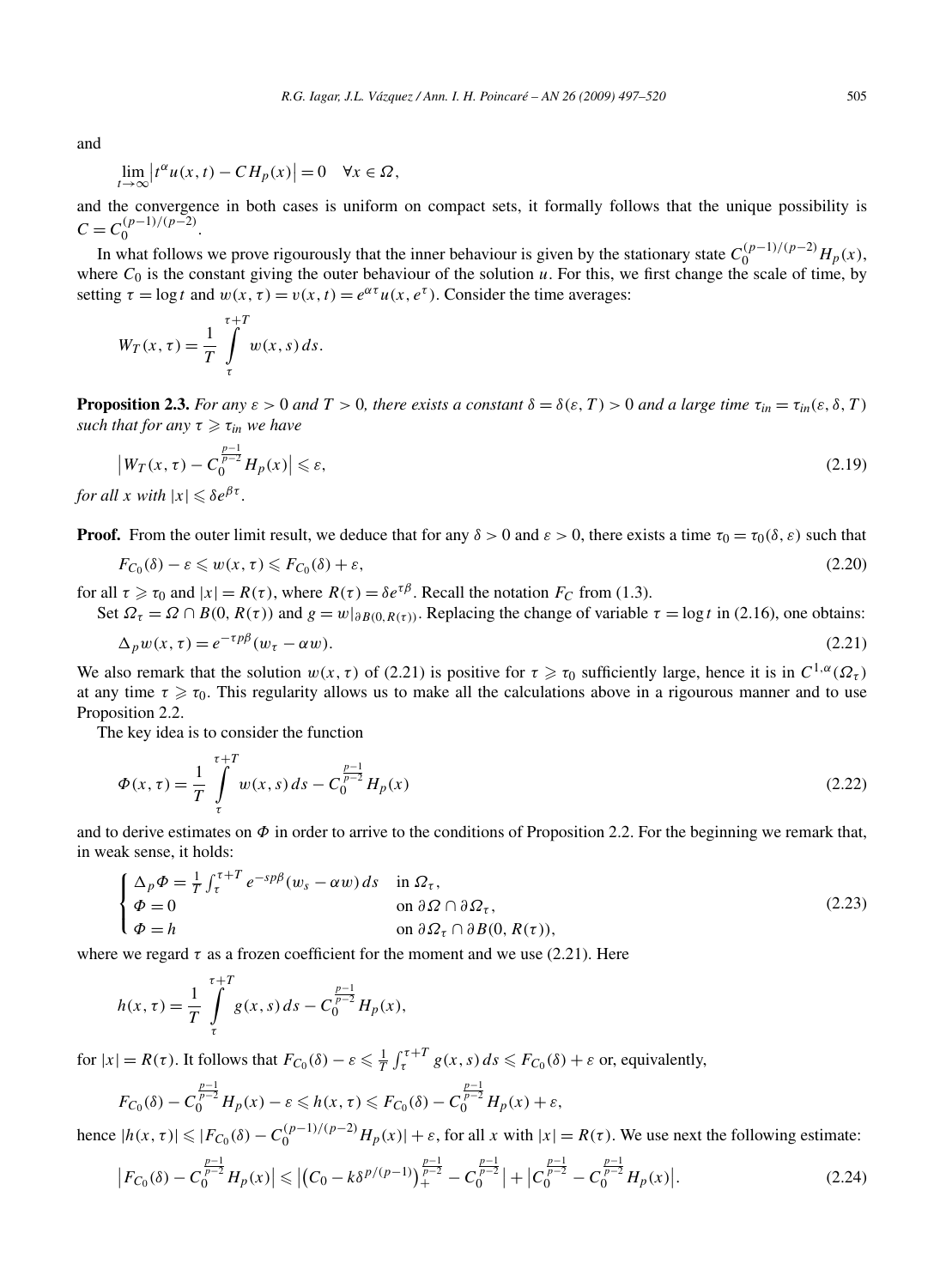Since  $H_p(x) \to 1$  uniformly as  $|x| \to \infty$ , for any  $\varepsilon > 0$  and  $\delta > 0$  one can choose  $\tau_{in} = \tau_{in}(\varepsilon, \delta, T)$  sufficiently large such that  $|C_0^{\frac{p-1}{p-2}}(1 - H_p(x))| \leq \frac{\varepsilon}{2}$  for all *x* with  $|x| = \delta e^{\beta \tau}$ . On the other hand, there exists  $\delta = \delta(\varepsilon, T) > 0$  such that  $|(C_0 - k \delta^{p/(p-1)})(p-1)/(p-2)} - C_0^{(p-1)/(p-2)}| \le \frac{\varepsilon}{2}$ . From these it follows that  $|h(x, \tau)| \le 2\varepsilon$ , for all x such that  $|x| = \delta e^{\beta \tau}$ . Consequently, we obtain the estimate on the boundary:

$$
\left|\Phi(x,\tau)\right| \leqslant 2\varepsilon, \quad \forall x \in \partial\Omega_{\tau}.\tag{2.25}
$$

We remark from the previous estimates that the dependence of  $\delta$  on  $\varepsilon$  satisfies  $\lim_{\varepsilon\to 0} \delta(\varepsilon) = 0$ . Hence, by enlarging *τin* we can obtain *δ* as small as we want.

Next we want to estimate  $|\Delta_p \Phi|$  in  $\Omega_{\tau}$ . We start by an integration by parts:

$$
\frac{1}{T}\int\limits_{\tau}^{\tau+T}e^{-sp\beta}w_s\,ds=\frac{1}{T}e^{-(\tau+T)p\beta}w(x,\tau+T)-\frac{1}{T}e^{-\tau p\beta}w(x,\tau)+\frac{1}{T}\int\limits_{\tau}^{\tau+T}p\beta e^{-sp\beta}w\,ds.
$$

It follows that

$$
\Delta_p \Phi(x, \tau) = \frac{1}{T} e^{-\tau p \beta} \left( e^{-T p \beta} w(x, T + \tau) - w(x, \tau) \right) + \frac{1}{T} (p - N) \beta \int_{\tau}^{\tau + T} e^{-s p \beta} w \, ds
$$
  
\$\leq \frac{1}{T} e^{-\tau p \beta} \left( e^{-T p \beta} w(x, T + \tau) - w(x, \tau) \right), \tag{2.26}

since  $N > p$ . Using the uniform boundedness of *w* on  $\partial \Omega_{\tau}$  with bounds which are independent of time, and Eq. (2.21) satisfied by *w*, we deduce that *w* is uniformly bounded in  $\Omega_{\tau}$ . This implies

$$
\Delta_p \Phi(x, \tau) \leqslant e^{-\tau p \beta} C \tag{2.27}
$$

for all  $\tau \ge \tau_{in}$  sufficiently large and  $x \in \Omega_{\tau}$ , where  $C > 0$  is a constant independent on  $\tau$ . On the other hand, we need an estimate from below, which in view of the last inequalities, will follow from an estimate of the integral term  $\Psi(x, \tau) = \frac{1}{T}(p - N)\beta \int_{\tau}^{\tau+T} e^{-sp\beta} w \, ds$ . But this estimate follows easily since  $w \ge 0$  and w is uniformly bounded near the hole. Enlarging *C*, we finally obtain:

$$
\left|\Delta_p(\Phi)\right| \leqslant e^{-\tau p\beta} C\tag{2.28}
$$

in  $\Omega_{\tau}$ . From (2.28), (2.25) and Proposition 2.2, we obtain that

$$
\left|\Phi(x,\tau)\right| \leqslant C\delta^{p/(p-1)}C^{1/(p-1)} + 2\varepsilon, \quad \forall x \in \Omega_{\tau},\tag{2.29}
$$

where  $C > 0$  is a constant which does not depend on  $\tau$ . Hence, by choosing  $\delta$  small, for  $\tau \ge \tau_{in}$  very large, we obtain the estimate  $(2.19)$ .  $\Box$ 

We now have to pass from the convergence of the time averages to the convergence of the functions *w* to the stationary state. The following theorem completes the result:

**Theorem 2.2.** For any 
$$
\varepsilon > 0
$$
, there exists  $\delta = \delta(\varepsilon) > 0$  and a sufficiently large time  $t_{in} = t_{in}(\varepsilon, \delta)$  such that

$$
\left| t^{\alpha} u(x,t) - C_0^{\frac{p-1}{p-2}} H_p(x) \right| \leq \varepsilon,
$$
  
for all  $t \geq t_{in}$  and for all  $x \in \Omega$  with  $|x| \leq \delta t^{\beta}$ . (2.30)

**Proof.** We argue by contradiction and suppose that there exists  $(x_n, \tau_n)_n$  (using the previous notations) enjoying the properties:

$$
\tau_n \to \infty
$$
,  $\frac{|x_n|}{\delta e^{\beta \tau_n}} \to 0$ ,  $w(x_n, \tau_n) \geq C_0^{\frac{p-1}{p-2}} H_p(x_n) + \varepsilon$ .

Using the essential fact that  $w_\tau \geq -Cw$  for some positive *C*, proved in [5], and integrating, we obtain

$$
w(x_n, \tau_n + h) \geq w(x_n, \tau_n) e^{-Ch} \geqslant (C_0^{\frac{p-1}{p-2}} H_p(x_n) + \varepsilon) e^{-Ch}.
$$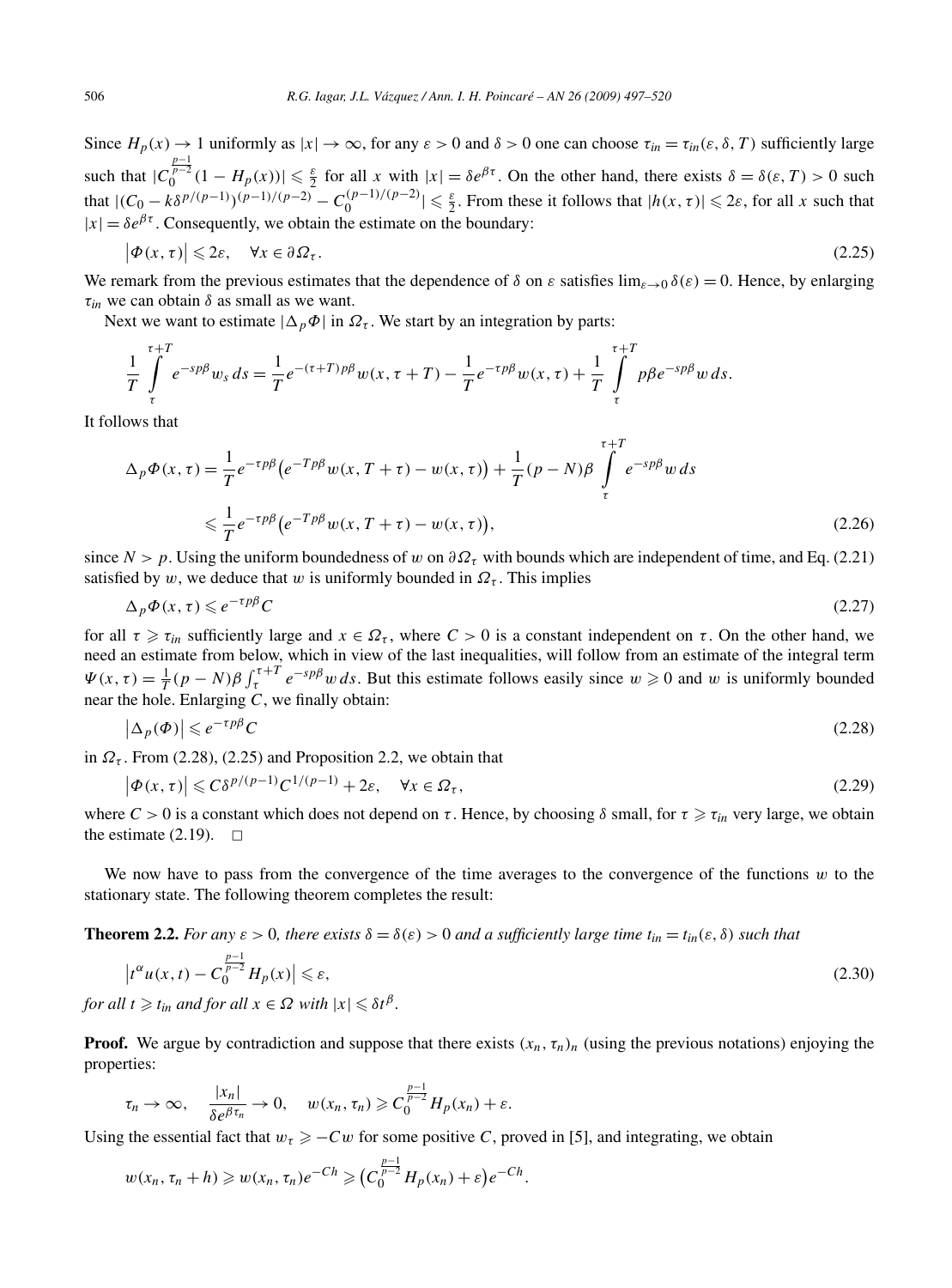Integrating in *h* in the previous inequality and performing the same calculations as in [2], we arrive to the inequality

$$
W_T(x_n, \tau_n) \geqslant (C_0^{\frac{p-1}{p-2}} H_p(x_n) + \varepsilon) \frac{1 - e^{-CT}}{CT} \geqslant C_0^{\frac{p-1}{p-2}} H_p(x_n) + \frac{\varepsilon}{2},
$$

for *T* sufficiently small. This is a contradiction with Proposition 2.3.  $\Box$ 

## *2.4. Global formulation*

In this paragraph we gather the results of Theorems 2.1 and 2.2 in a global approximation result. The global approximant should be such that the Barenblatt solution dominates near infinity.

**Theorem 2.3.** *Let u be the solution of problem* (1.1) *and let*

$$
U(x,t) = \left(B_{C_0}(x,t) - t^{-\alpha} C_0^{\frac{p-1}{p-2}} \left(1 - H_p(x)\right)\right)_+,
$$
\n(2.31)

*where C*<sup>0</sup> *is the constant that appears in the previous sections. Then,*

$$
\lim_{t \to \infty} t^{\alpha} |u(x, t) - U(x, t)| = 0
$$
\n(2.32)

*uniformly for*  $x \in \Omega$ *. Moreover, we have:* 

$$
\lim_{t \to \infty} \|u(x, t) - U(x, t)\|_{L^1(\Omega)} = 0.
$$
\n(2.33)

*Both* (2.32) *and* (2.33) *can be extended to the whole class of solutions with initial data*  $u_0 \in L^1(\Omega)$ *.* 

**Proof.** (i) We work first with compactly supported data. Using the obvious inequality:

$$
t^{\alpha} |u(x, t) - U(x, t)| \leq |t^{\alpha} u(x, t) - C_0^{\frac{p-1}{p-2}} H_p(x)| + |C_0^{\frac{p-1}{p-2}} - t^{\alpha} B_{C_0}(x, t)|
$$

and Theorem 2.2, we obtain the desired uniform convergence in sets of the form  $\{|x| \leq \delta t^{\beta}\}\$ . On the other hand, we can write similarly:

$$
t^{\alpha} |u(x, t) - U(x, t)| \leq t^{\alpha} |u(x, t) - B_{C_0}(x, t)| + |C_0^{\frac{p-1}{p-2}} (1 - H_p(x))|.
$$

Using Theorem 2.1 and the uniform convergence of  $H_p$  to 1 at infinity, we obtain the uniform convergence in the complementary sets,  $\{|x| \leq \delta t^{\beta}\}.$ 

We remark that there is a constant  $C > 0$  such that  $u(x, t) = 0$  for all  $x \in \Omega$  with  $|x| \geq C t^{\beta}$  because it is bounded above by a Barenblatt solution. The same happens to *U* of course. The convergence in  $L<sup>1</sup>$  follows easily by integration on the set  $\{x \in \Omega : |x| \leq C t^{\beta}\}.$ 

(ii) Let us consider next initial data in  $L^1$ . In order to obtain the uniform convergence result, we perform an analysis by approximation from below following the ideas in [20]. Consider a compactly supported approximation  $\tilde{u}_0$ of  $u_0$ , such that  $\|u_0 - \tilde{u}_0\|_{L^1(\Omega)} \leq \varepsilon$ ,  $\varepsilon > 0$ , sufficiently small. Fix a radius *r* larger than the radius of the support of *B*<sub>C0</sub>(*x*, 1). For  $1/2 < t < 1$ , the solution  $\tilde{u}_{\lambda}$  converges uniformly to  $B_{C_0}(x, t)$  for  $|x| \le r$ . Using the  $L^1 - L^{\infty}$  smoothing effect described in Chapter 11 of [18], we deduce that  $u_\lambda$  converges uniformly to  $B_{C_0}$  in the region  $|x| \le r$  and for  $1/2 < t < 1$ . In the outer region, the mass of  $u_{\lambda}$  is very small. The proof ends by applying to the function  $u_{\lambda}$  in the set  $|x| \ge r$  the same  $L^1 - L^\infty$  smoothing effect and deducing that  $||u_\lambda||_\infty$  is as small as we want at later times in the outer region.  $\square$ 

# **Remark.** We have:

$$
t^{\alpha} |B_{C_0}(x,t) - t^{-\alpha} C_0^{\frac{p-1}{p-2}} H_p(x)| \leq |t^{\alpha} B_{C_0}(x,t) - C_0^{\frac{p-1}{p-2}}| + |C_0^{\frac{p-1}{p-2}} (1 - H_p(x))| \leq \varepsilon
$$

for  $\delta = \delta(\varepsilon) > 0$  small and  $1/\delta \leq |x| \leq \delta t^{\beta}$  with *t* sufficiently large. It appears in this way an overlapping region. Indeed, in the region of  $\Omega$  where  $1/\delta \leq |x| \leq \delta t^{\beta}$  for  $t \geq t_{in} > 0$ , the outer and the inner behaviour hold at the same time.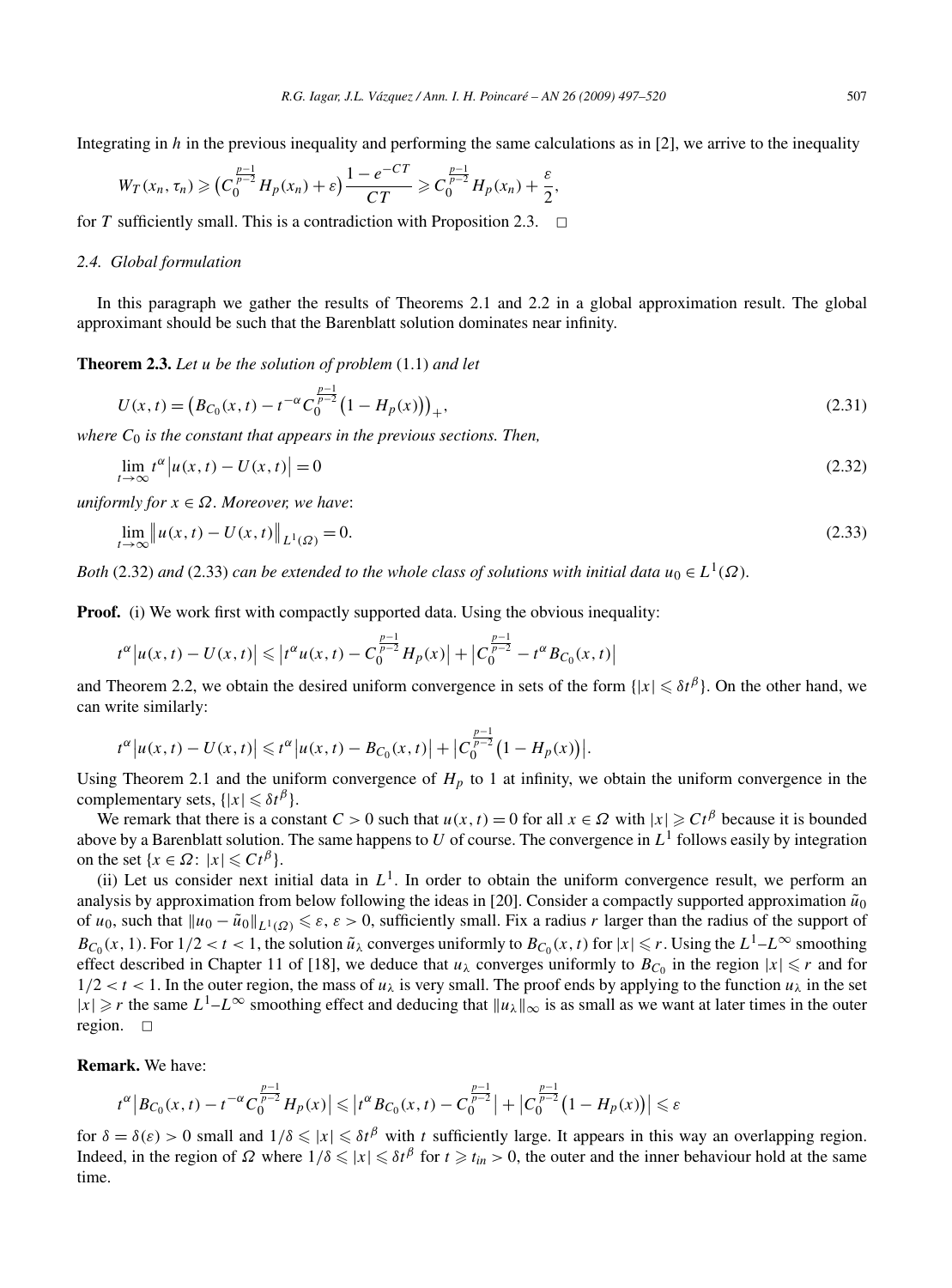We end this section with a consequence of the previous analysis concerning the evolution of the supports for compactly supported solutions. We introduce the following notations

$$
r_{+}(t) = \max_{x \in \Gamma(t)} |x|, \qquad r_{-}(t) = \min_{x \in \Gamma(t)} |x|, \qquad R(t) = C^{*}t^{\beta}, \tag{2.34}
$$

where  $C^* = (C_0/k)^{(p-1)/p}$ . Here  $\Gamma(t)$  is the free boundary of *u* at time *t* and  $R(t)$  is the free boundary of the Barenblatt profile  $B_{C_0}$  at time *t*.

**Corollary.** *In the conditions of Theorem* 2.3*, we have*

$$
\lim_{t \to \infty} \frac{r_{\pm}(t)}{R(t)} = 1.
$$

**Proof.** The proof is very similar to that of Corollary 4.3 in [2] and we present it briefly. The lower part of the estimate follows easily from the uniform convergence in the renormalized variable *y* in sets of the form  $|y| \ge \delta > 0$  and the uniform positivity of the Barenblatt profile  $F_{C_0}$  in sets of the form  $|y| \leq C^* - \varepsilon$ , for all  $\varepsilon > 0$ . We obtain the estimate  $r_-(t)/R(t) \geq (1 - \varepsilon)$  for  $t > t(\varepsilon)$  sufficiently large.

For the assertion about  $r_+$ , we use the mass analysis. Since the limit mass of *u* is  $M_{C_0}$ , for any  $\varepsilon > 0$ , there exists  $t_0 > 0$  such that  $M(t) < M_{C_0+\varepsilon}$ , for all  $t > t_0$ . We compare *u* with the solution  $\bar{u}$  of the *p*-Laplacian equation posed in the whole space, with initial data

$$
\bar{u}(x,t_0) = \begin{cases} u(x,t_0), & x \in \Omega, \\ 0, & x \in G. \end{cases}
$$

We obtain that  $r_+(t) \leq \bar{r}_+(t)$ . Using the asymptotic behaviour in the whole space [15], we derive that  $r_+(t)/R(t) \leq$ 1 +  $\varepsilon$ , for all  $t > t_{\varepsilon}$  sufficiently large. The proof ends with the trivial inequality  $r_-(t) \le r_+(t)$  and the estimate of *r*− $(t)/R(t)$  already proved.  $□$ 

# **3.** Critical case  $N = p$

The case  $N = p$  provides an important difference with the previous case in the general theory of the *p*-Laplacian, since the fundamental solution of the equation is  $C|x|^{-(N-p)/(p-1)}$  for  $N > p$  and log |*x*| for  $N = p$ . In this way, the dimension  $N = p$  corresponds to the case  $N = 2$  for the usual Laplacian. On the other hand, the hole starts to play an important role. Indeed, by performing the rescaling as before, we arrive at a solution with a singularity at  $x = 0$ , but this singularity is no more removable. In the proofs, we will suppose that  $p$  is an integer and the problem has physical sense. In radial variables any dimension makes sense theoretically, but the proofs are perfectly similar, since all the profiles that we use for comparison are radial.

#### *3.1. Formal derivation of the logarithmic correction*

In this part we follow an idea of [10] based on some formal calculations using a weighted integral. The rigourous proof will be different, but this calculation helps us to conjecture the correct asymptotic profile. For this calculation, we need to pass to the radial variables and consider the problem (in any dimension  $N \geq p$ ):

$$
\begin{cases}\n u_t = (p-1)|u_r|^{p-2} r^{\frac{1-N}{p-1}} \frac{\partial}{\partial r} (r^{\frac{N-1}{p-1}} u_r), & \text{if } (r, t) \in (1, \infty) \times [0, \infty), \\
 u(1, t) = 0, \quad \forall t > 0, \\
 u(r, 0) = u_0(r), \quad \forall r \in (0, \infty),\n\end{cases}
$$
\n(3.1)

where  $u_0$  is compactly supported and bounded. Similarly to the usual convolution with the Green kernel, we define the following weighted integral for the Barenblatt solutions of (3.1):

$$
Z: [1, \infty) \times (0, \infty) \to \mathbf{R}, \qquad Z(r, t) = \int_{r}^{\infty} k(x, r) B_C(x, t) dx \tag{3.2}
$$

where the kernel  $k$  is given by the fundamental solution: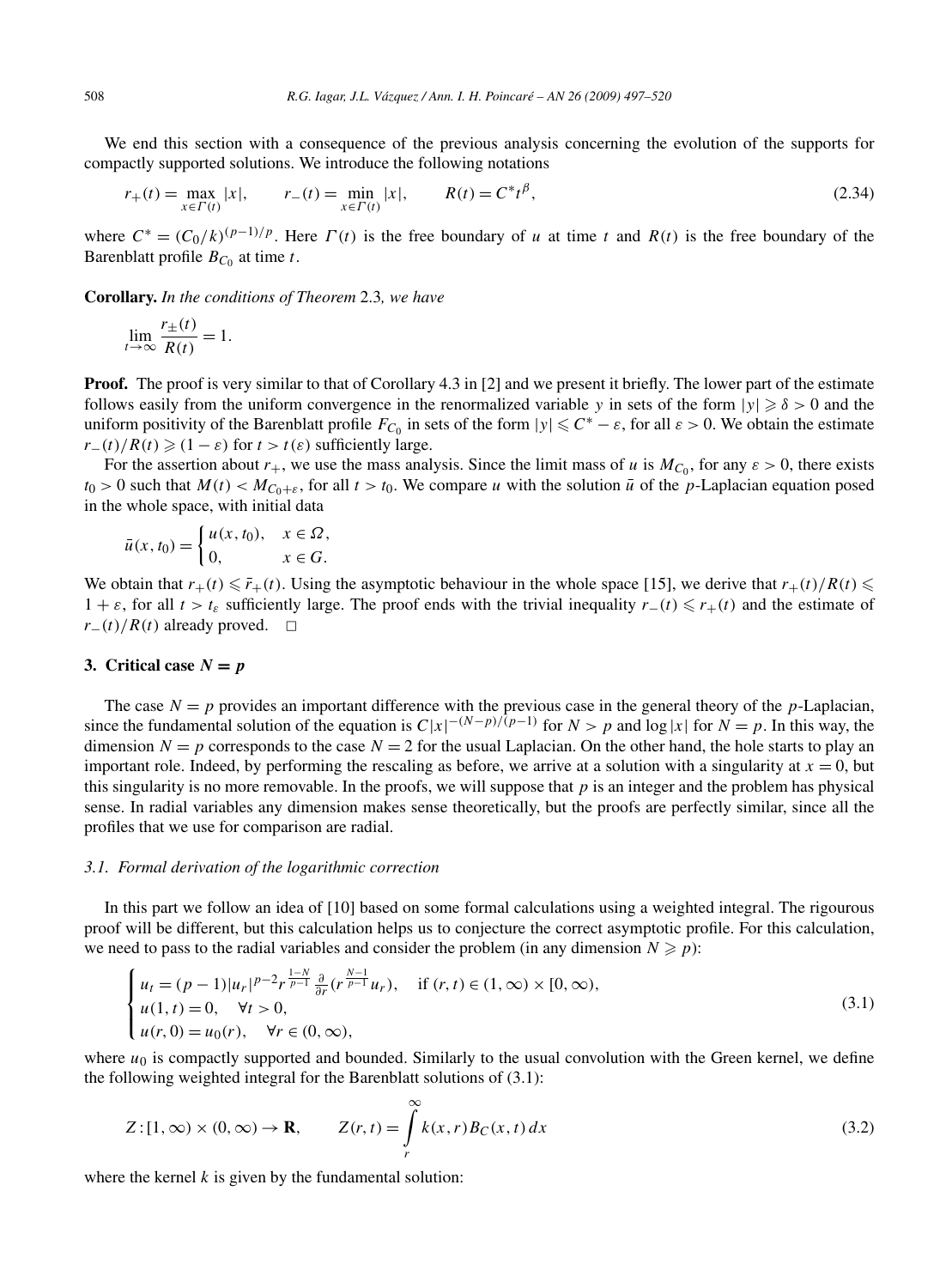$$
k(x,r) = \begin{cases} x^{p-1}r^{p-N}(x^{N-p} - r^{N-p})/(N-p), & \text{if } N > p, \\ x\log(x/r), & \text{if } N = p. \end{cases}
$$
(3.3)

Our goal in this subsection is to calculate the behaviour when  $t \to \infty$  of  $Z(r, t)$  and to remark what are the differences that appears when passing from  $N > p$  to  $N = p$ . We first calculate it for  $N > p$ . We have:

$$
Z(r,t) = \frac{1}{N-p} \int_{r}^{\infty} x^{p-1} r^{p-N} (x^{N-p} - r^{N-p}) t^{-\alpha} (C - k(x/t^{\beta})^{\frac{p}{p-1}})^{\frac{p-1}{p-2}} dx
$$
  
= 
$$
\frac{1}{N-p} \int_{r/t^{\beta}}^{\infty} (y^{N-1} r^{p-N} - y^{p-1} t^{p\beta-\alpha}) (C - ky^{\frac{p}{p-1}})^{\frac{p-1}{p-2}} dy.
$$

Since  $\alpha = N\beta$  and  $N > p$ , it follows that  $p\beta - \alpha < 0$ , hence

$$
\lim_{t \to \infty} Z(r, t) = \frac{r^{p-N}}{N-p} \int_{0}^{\infty} y^{N-1} \left( C - ky^{\frac{p}{p-1}} \right)_{+}^{\frac{p-1}{p-2}} dy < \infty.
$$

This follows from the fact that the asymptotic profile is the Barenblatt and the weighted integral should have a finite limit as  $t \to \infty$ , obtained by cancelling the time from the independent integral in y. This also should pass in the case  $N = p$  if we want to obtain the correct profile. Let us pass to the case  $N = p$  and calculate the same integral:

$$
Z(r,t) = \int_{r}^{\infty} x^{p-1} \log \frac{x}{r} t^{-\alpha} \left( C - k(x/t^{\beta})^{\frac{p}{p-1}} \right)_{+}^{\frac{p-1}{p-2}} dx
$$
  
\n
$$
= \int_{r/t^{\beta}}^{\infty} y^{p-1} t^{(p-1)\beta} t^{-\alpha} \log \frac{yt^{\beta}}{r} \left( C - ky^{\frac{p}{p-1}} \right)_{+}^{\frac{p-1}{p-2}} t^{\beta} dy
$$
  
\n
$$
= \int_{r/t^{\beta}}^{\infty} y^{p-1} \log \frac{yt^{\beta}}{r} \left( C - ky^{\frac{p}{p-1}} \right)_{+}^{\frac{p-1}{p-2}} dy.
$$

We remark that  $\lim_{t\to\infty} Z(r,t) = \infty$ , for any  $r > 1$ , with logarithmic rate. For the divergence we introduce in the calculation a correction of logarithmic type, in order to compensate and obtain a finite limit. It is convenient to insert this correction into the form of the Barenblatt solution. Let us consider

$$
\overline{B}_C(x,t) = t^{-\alpha} \left( C (\log t)^{\gamma} - k \left( \frac{x}{t^{\beta}} \right)^{\frac{p}{p-1}} \right)_{+}^{\frac{p-1}{p-2}}.
$$

Analyzing the previous calculation of  $Z(r, t)$ , in order to compensate, we need to set  $\gamma = -\frac{p-2}{(p-1)^2}$ . In order to avoid the problems with the singularity of the logarithmic part, we will permit a delay in time  $T > 0$ . Hence, we conjecture that the outer asymptotic behaviour of solutions in the case  $N = p$  is given by a function from the family:

$$
U_T(x,t;C) = (t+T)^{-\alpha} \left( C \left( \log(t+T) \right)^{-\frac{p-2}{(p-1)^2}} - k \left( \frac{|x|}{(t+T)^{\beta}} \right)^{\frac{p}{p-1}} \right)_{+}^{\frac{p-1}{p-2}}
$$
  
=  $\left[ (t+T) \log(t+T) \right]^{-\frac{1}{p-1}} \left( C - k \left( \frac{|x|}{(t+T)^{\beta}} \right)^{\frac{p}{p-1}} \log(t+T)^{\frac{p-2}{(p-1)^2}} \right)_{+}^{\frac{p-1}{p-2}},$  (3.4)

where in this case

$$
\alpha = \frac{1}{p-1}, \qquad \beta = \frac{1}{p(p-1)}, \qquad k = \frac{p-2}{p} \left( \frac{1}{p(p-1)} \right)^{\frac{1}{p-1}},
$$

see [18]. In the following sections we will prove this claim.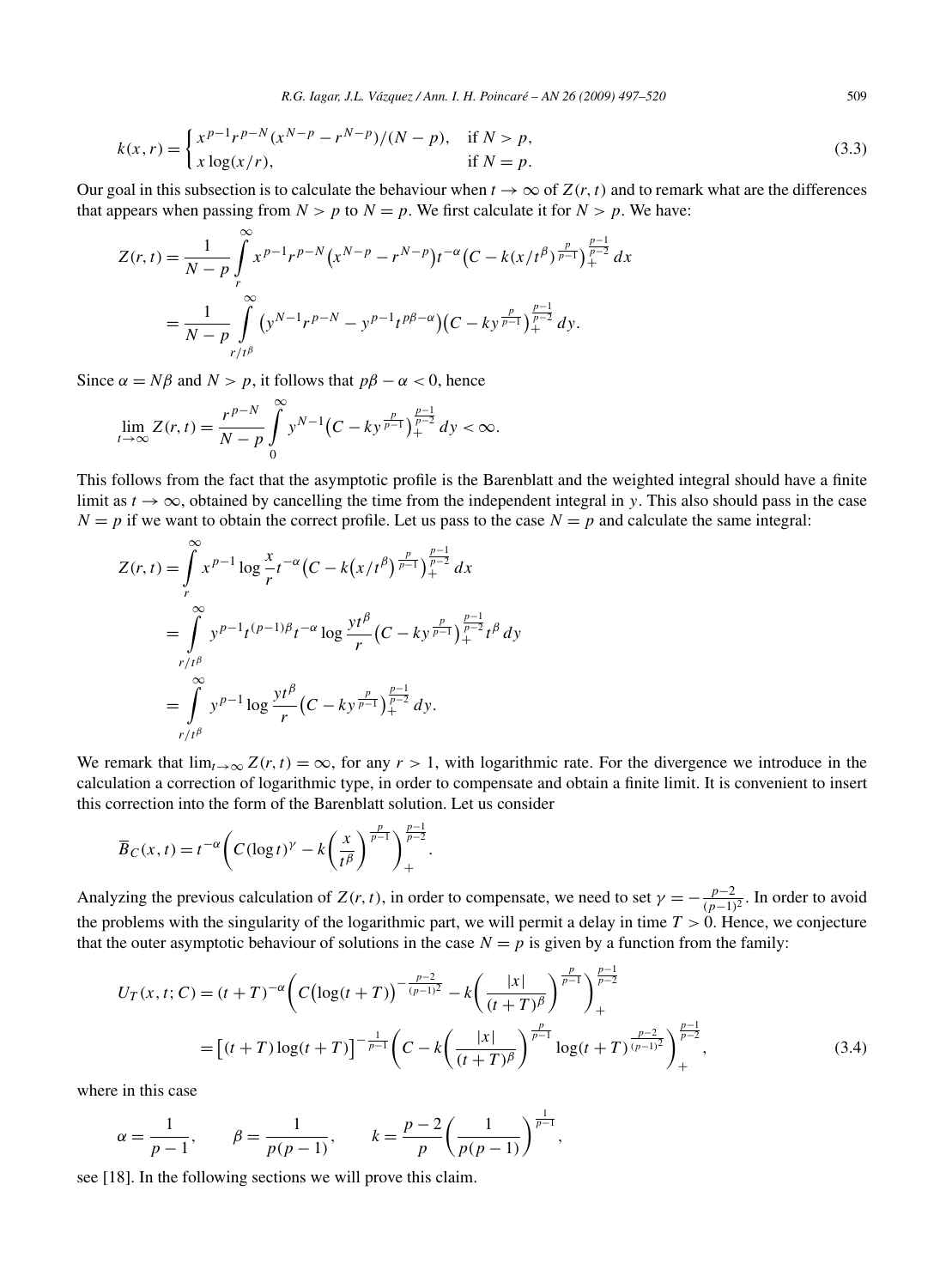A convenient way of visualizing the corrected asymptotic behaviour is in terms of the mass. In our case

$$
M(t) = \int_{\Omega} U_T(x, t; C) dx = \frac{C}{\log t}.
$$
\n(3.5)

In fact, we see that the logarithmic correction we introduce is exactly the inverse of the number  $\gamma$  which connects the "free parameter" of a general Barenblatt solution and its mass, see (1.5). A similar expression of mass decay happens in other critical cases, see [7] and [10]. Contrary to the latter case, here we do not have an exact conservation law to obtain the precise decay and the constant. Hence, we have to use a different technique.

#### *3.2. Subsolutions*

The construction of subsolutions of (1.1) is technical and follows the same idea as in the first section. Our profiles  $U_T$  are indeed subsolutions of the equation, but not for the boundary-value problem  $(1.1)$ , since they do not vanish on the boundary of the hole. We have to combine these profiles with other profiles that are compactly supported, vanish on the boundary of *Ω* and dominate near the hole. We consider the family of profiles

$$
H_T(x,t) = A(t+T)\left((T+t)\log(T+t)\right)^{-\frac{1}{p-1}} \left(\log(|x|-r_0) - \frac{a(|x|-r_1)_+}{(T+t)^l}\right)_+, \tag{3.6}
$$

where  $A(t+T) = K(1+(t+T)^{-\sigma})$  and the parameters *a*,  $r_0$ ,  $r_1$ , *K*, *l* and  $\sigma$  are free to choose.

The idea is to intersect  $U_T$  and  $H_T$  with the correct angle, i.e. such that the profile  $U_T$  dominates far from the hole. We ask that max  $U_T \leq \max H_T$ . But

$$
\max U_T \leq ( (T+t) \log(T+t) \big)^{-\frac{1}{p-1}} C^{\frac{p-1}{p-2}}
$$

and

$$
\max H_T \ge H_T(r_1) = ((T+t)\log(T+t))^{-\frac{1}{p-1}} K\left(1 + (t+T)^{-\sigma}\right) \log(r_1 - r_0),
$$

hence it is enough to choose *K* such that *K* log( $r_1 - r_0$ ) = 2 $C^{(p-1)/(p-2)}$  and  $r_1 > r_0$ .

Denote by  $R_1(t)$  the radius of the interface of  $H_T$  and by  $R_2(t)$  the radius of the interface of  $U_T$ . Then  $R_1(t)$  is the unique solution of the equation

$$
a(r - r_1) = (T + t)^l \log(r - r_0)
$$
\n(3.7)

with  $r > r_1$  and

$$
R_2(t) = \left(\frac{C}{k}\right)^{\frac{p-1}{p}} (t+T)^{\beta} \log(t+T)^{-\frac{p-2}{p(p-1)}}.
$$
\n(3.8)

We choose C and T such that  $R_2(t) > R_1(t)$ , for all  $t > 0$ . Then there exists  $r^*(t)$  such that  $1 < r^*(t) < R_1(t) < R_2(t)$ , for all  $t > 0$ , such that  $H_T$  and  $U_T$  intersect at a distance  $r^*(t)$ . We define

$$
V_T(x, t; C) = \begin{cases} 0 & \text{if } |x| < 1 + r_0 \text{ or } |x| > R_2(t), \\ H_T(x, t) & \text{if } 1 + r_0 \le |x| \le r^*(t), \\ U_T(x, t; C) & \text{if } r^*(t) \le |x| \le R_2(t). \end{cases}
$$
(3.9)

It follows by direct calculation, taking into account that  $\Delta_p \log |x| = 0$ , that  $V_T(x, t; C)$  is indeed a subsolution. The next technical result shows that these subsolutions are good.

**Proposition 3.1.** For any solution  $u$  of (1.1), there exists a time  $t_0 > 0$  large and a choice of the parameters C, T, a, *r*<sub>0</sub>*, r*<sub>1</sub>*, l such that*  $V_T(x, t; C) \leq u(x, t)$ *, for all*  $x \in \Omega$  *and*  $t \geq t_0$ *.* 

**Proof.** *Step 1:* Show that there exists a time  $t_0 > 0$  and a choice of the parameters such that  $V_T(x, t_0; C) \leq u(x, t_0)$ , ∀*x* ∈ *Ω*.

Take  $t_0 > 0$  such that Int(supp  $u(\cdot, t_0)$ ) is large enough (by well-known results, it enlarges as time passes). Choose *r*<sub>0</sub>, *r*<sub>1</sub> such that the annulus  $\overline{W_{r_0,r_1}(0)} \subset \text{Int}(\text{supp } u(\cdot, t_0))$ . Then choose the constant *C* measuring the height of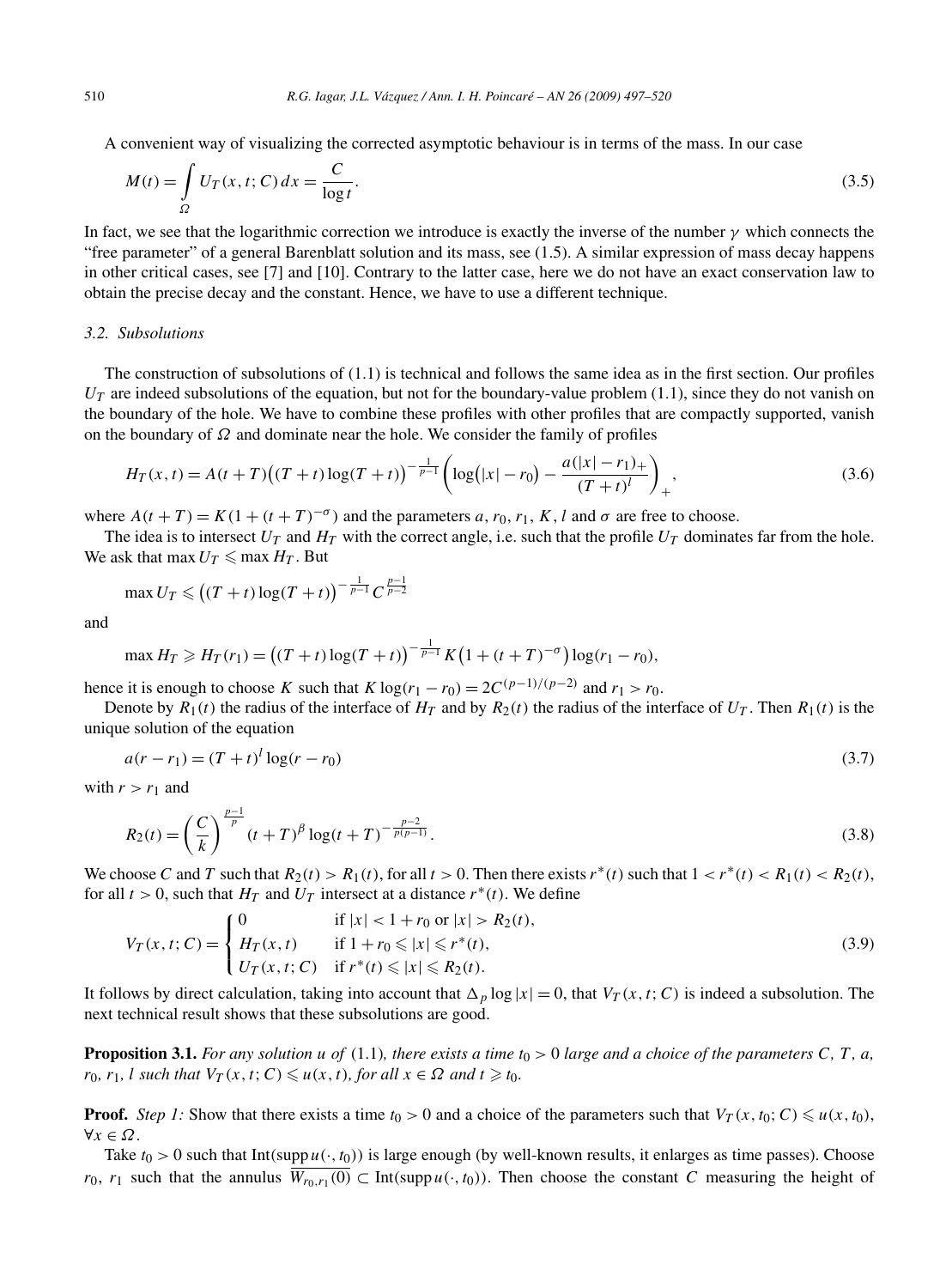the subsolution  $V_T$  such that  $V_T$  lies below *u* at time  $t_0$ . To choose the delay *T*, we ask that supp  $V_T(\cdot, t_0; C)$  =  $\overline{W_{r_0+1,R_2(t_0)}(0)} \subset \text{supp } u(\cdot,t_0)$ . Choose  $R_2(t_0)$  and  $r_1$  such that  $r_1 < R_2(t_0) = \xi_+(t_0) - \varepsilon < \xi_+(t_0)$  and  $r_1 < \xi_+(t_0) - 2\varepsilon$ , where  $\xi_+(t_0) = \sup\{r > 0: B(0, r) \subset \sup\{u(\cdot, t_0)\}\}.$  From this choice, we find *T* as the solution of the equation

$$
\left(\frac{C}{k}\right)^{\frac{p-1}{p}} (T+t_0)^{\frac{1}{p(p-1)}} \log(T+t_0)^{-\frac{p-2}{p(p-1)}} = \xi_+(t_0) - \varepsilon.
$$
\n(3.10)

In order to have a unique solution of (3.10), we have to increase again the time  $t_0$  such that  $\log t_0 \geq (p-2)$ . Then the function  $h(T) = (T + t_0) \log(T + t_0)^{2-p}$  is increasing and the uniqueness of the solution is obvious. The choice of *a* comes from the condition  $R_1(t_0) < R_2(t_0)$ .

*Step 2:* For any  $t \ge t_0$ ,  $V_T(x, t; C) \le u(x, t)$  for all  $x \in \Omega$ . To do this, we use well-known arguments of comparison, starting from  $t = t_0$  as initial time. Since the subsolution and the solution are separate, the only thing that we have to prove is that the above construction can be done, i.e.  $R_1(t) < R_2(t)$ , for all  $t > t_0$ . We use the standard procedure: let  $g(t) = R_2(t) - R_1(t)$ . Then  $g(t_0) > 0$  and suppose there exists a first time  $t_1 > t_0$  such that  $g(t_1) = 0$ . Then  $R_2(t_1) = R_1(t_1)$  and  $g'(t_1) \le 0$ .

On the other hand,  $g'(t_1) = R'_2(t_1) - R'_1(t_1)$ . By differentiating in (3.8), we obtain

$$
R'_{2}(t_{1}) = \frac{\beta}{t_{1} + T} \frac{\log(t_{1} + T) - (p - 2)}{\log(t_{1} + T)} R_{2}(t_{1}).
$$

To obtain  $R'_1(t_1)$ , we differentiate in Eq. (3.7) and from a straightforward calculation and taking into account that  $R_1(t_1) = R_2(t_1)$ , we have:

$$
g'(t_1) = \frac{1}{t_1 + T} \left( \beta R_2(t_1) \frac{\log(t_1 + T) - (p - 2)}{\log(t_1 + T)} - \frac{la(t_1 + T) - (r_1 - r_1)}{a(R_2(t_1) - r_1) - (t_1 + T)^l} \right)
$$
  
= 
$$
\frac{1}{(t_1 + T) [a(R_2(t_1) - r_1) - (t_1 + T)^l]} \left[ a \left( \beta \frac{\log(t_1 + T) - (p - 2)}{\log(t_1 + T)} - 1 \right) R_2(t_1)^2 + \left( (t_1 + T)^l + la(r_1 + r_0) - a\beta r_1 \frac{\log(t_1 + T) - (p - 2)}{\log(t_1 + T)} \right) R_2(t_1) - r_1 r_0 l a \right].
$$

By enlarging the initial time  $t_0$  (hence at the same time  $t_1$ ) and choosing  $l < \beta$ , we obtain that  $g'(t_1) > 0$ , in contradiction with the assumptions on  $t_1$ . Hence  $R_1(t) < R_2(t)$ , for all  $t > t_0$ .  $\Box$ 

## *3.3. Continuous rescaling and supersolutions*

In this section we will prove that indeed the functions  $U_T(x, t; C)$  obtained formally are the correct asymptotic profiles of the general nonnegative solutions of the *p*-Laplacian equation in dimension  $N = p$ . The main difficulty is that the profile  $U_T(x, t; C)$  is not a self-similar solution of the equation, but a subsolution, hence we cannot use the classical comparison techniques that hold only for solutions.

Justified by the previous comments, we replace the comparison technique by the technique of continuous rescaling, see [6] or [20]. We set:

$$
\eta = x(t+T)^{-\beta} \log(t+T)^{\frac{p-2}{p(p-1)}}, \qquad \tau = \log(t+T), \quad v(\eta, \tau) = \left( (t+T) \log(t+T) \right)^{\frac{1}{p-1}} u(x,t). \tag{3.11}
$$

The main difference between this scaling and the one of the first section is that the zoom factor change continuously with time. This justifies the name of continuous rescaling. The generality of this technique comes from the fact that the zoom factors may be changed from problem to problem and in this way the method is very flexible. Moreover, in general after a good time-dependent rescaling the resulting equation is simpler than the initial one.

In our case, we obtain the new equation satisfied by *v*:

$$
v_{\tau} = \Delta_p v + \beta \eta \cdot \nabla v + \alpha v - \frac{p-2}{p(p-1)\tau} \eta \cdot \nabla v + \frac{1}{p-1} \tau^{-\frac{p-2}{p-1}} v,\tag{3.12}
$$

that we will call in the sequel as the perturbed equation. We associate its autonomous counterpart, which is:

$$
v_{\tau} = \Delta_p v + \beta \eta \cdot \nabla v + \alpha v,\tag{3.13}
$$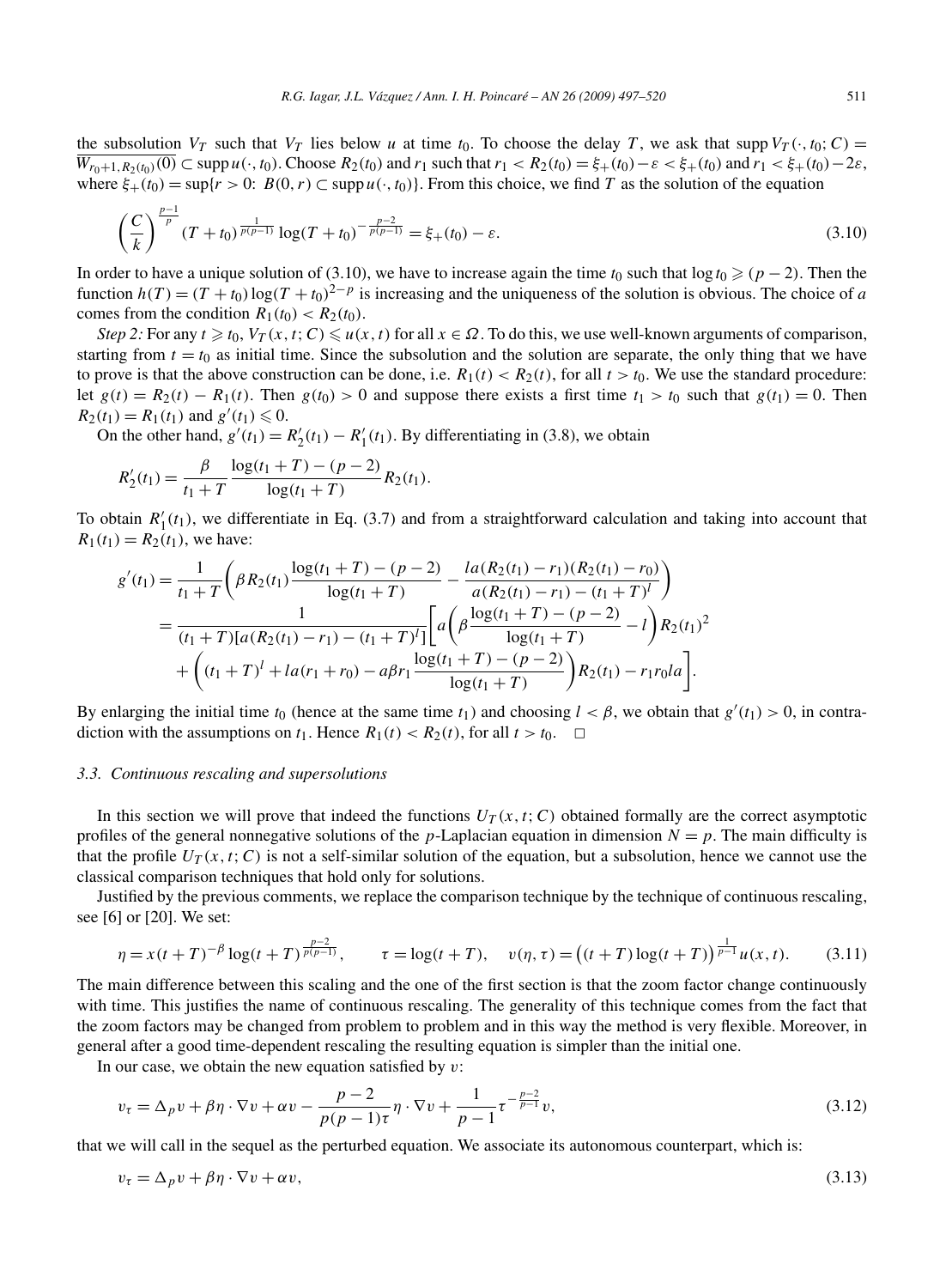and will be called the *limit equation*. By these transformations, the profiles  $U_T(x, t; C)$  transforms into the family

$$
F_C(\eta) = \left(C - k|\eta|^{\frac{p}{p-1}}\right)^{\frac{p-1}{p-2}},\tag{3.14}
$$

which are stationary solutions of the limit equation (3.13).

On the other hand, we need some a priori estimates on the general solutions of the *p*-Laplacian equation. Since we already have enough subsolutions, we need to construct supersolutions that can be compared with any solution, in order to bound the solutions also from above. The construction of a supersolution is rather technical and is given in the next

**Proposition 3.2.** *For any*  $C > 0$  *sufficiently large, there exists a choice of the free parameters*  $\gamma$ *, d, b and*  $q < 0$  *such that the following profile*:

$$
\overline{U}_T(x,t;C) = ((T+t)\log(T+t))^{-\frac{1}{p-1}} \left(C - k\left(\frac{|x|}{(T+t)^{\beta}}\log(t+T)^{\frac{p-2}{p(p-1)}} + \frac{d}{\log(t+T)^{\gamma}}\right)^{\frac{p}{p-1}}\right)
$$
\n
$$
\times \left(1 + \frac{b}{\log(t+T)^{\gamma}}\right)^{\frac{pq}{p-1}} + \tag{3.15}
$$

*is a supersolution for the p-Laplacian equation in Ω.*

**Proof.** The proof consists on a very long calculation. In any case, it seems much easier checking it on the rescaled Eq. (3.12), since the profile  $\overline{U}$  changes into the following simpler form:

$$
v_{+}(\eta,\tau) = \left(C - k\left(|\eta| + \frac{d}{\tau^{\gamma}}\right)^{\frac{p}{p-1}} \left(1 + \frac{b}{\tau^{\gamma}}\right)^{\frac{pq}{p-1}}\right)_{+}^{\frac{p-1}{p-2}}.
$$
\n(3.16)

The supersolution condition becomes

$$
0 \leq \frac{kp}{p-2} \left( |\eta| + \frac{d}{\tau^{\gamma}} \right)^{\frac{1}{p-1}} \left( 1 + \frac{b}{\tau^{\gamma}} \right)^{\frac{pq}{p-1} - 1} \frac{1}{\tau^{\gamma+1}} \left( gd + b|\eta| + \frac{2bd}{\tau^{\gamma}} \right) + C \left[ p\beta \left( 1 + \frac{b}{\tau^{\gamma}} \right)^{pq} + \beta \left( 1 + \frac{b}{\tau^{\gamma}} \right)^{pq} \frac{(p-1)d}{|\eta|\tau^{\gamma}} - \alpha - \frac{1}{p-1} \tau^{-\frac{p-2}{p-1}} \right] + \frac{1}{p-1} \tau^{-\frac{p-2}{p-1}} k \left( |\eta| + \frac{d}{\tau^{\gamma}} \right)^{\frac{pq}{p-1}} \left( 1 + \frac{b}{\tau^{\gamma}} \right)^{\frac{pq}{p-1}} + pk\beta \left( |\eta| + \frac{d}{\tau^{\gamma}} \right)^{\frac{p}{p-1}} \left( 1 + \frac{b}{\tau^{\gamma}} \right)^{\frac{pq}{p-1}} \left( 1 - \left( 1 + \frac{b}{\tau^{\gamma}} \right)^{pq} \right) - k\beta \left( |\eta| + \frac{d}{\tau^{\gamma}} \right)^{\frac{p}{p-1}} \left( 1 + \frac{b}{\tau^{\gamma}} \right)^{\frac{pq}{p-1} + pq} \frac{(p-1)d}{|\eta|\tau^{\gamma}} + \left( \beta - \frac{p-2}{p(p-1)\tau} \right) \beta^{\frac{1}{p-1}} \left( |\eta| + \frac{d}{\tau^{\gamma}} \right)^{\frac{1}{p-1}} \left( 1 + \frac{b}{\tau^{\gamma}} \right)^{\frac{pq}{p-1} + pq} - \beta^{\frac{p}{p-1}} \left( |\eta| + \frac{d}{\tau^{\gamma}} \right)^{\frac{1}{p-1}} \left( 1 + \frac{b}{\tau^{\gamma}} \right)^{\frac{pq}{p-1} + pq} .
$$

We will prove this complicated inequality by separating it into two parts:

(a) This is the part with the free parameter *C* characterizing the profile. The inequality that we prove is:

$$
C\left[p\beta\left(1+\frac{b}{\tau^{\gamma}}\right)^{pq} + \beta\left(1+\frac{b}{\tau^{\gamma}}\right)^{pq}\frac{(p-1)d}{|\eta|\tau^{\gamma}} - \alpha - \frac{1}{p-1}\tau^{-\frac{p-2}{p-1}}\right] \geq 0. \tag{3.17}
$$

The main fact is that all these inequalities make sense in the positive part of the profile (3.16), in the rest being trivial. For that, we have to consider that  $\eta$  is bounded, more precisely

$$
|\eta| \leqslant \left(\frac{C}{k}\right)^{\frac{p-1}{p}} \left(1 + \frac{b}{\tau^{\gamma}}\right)^{-q},
$$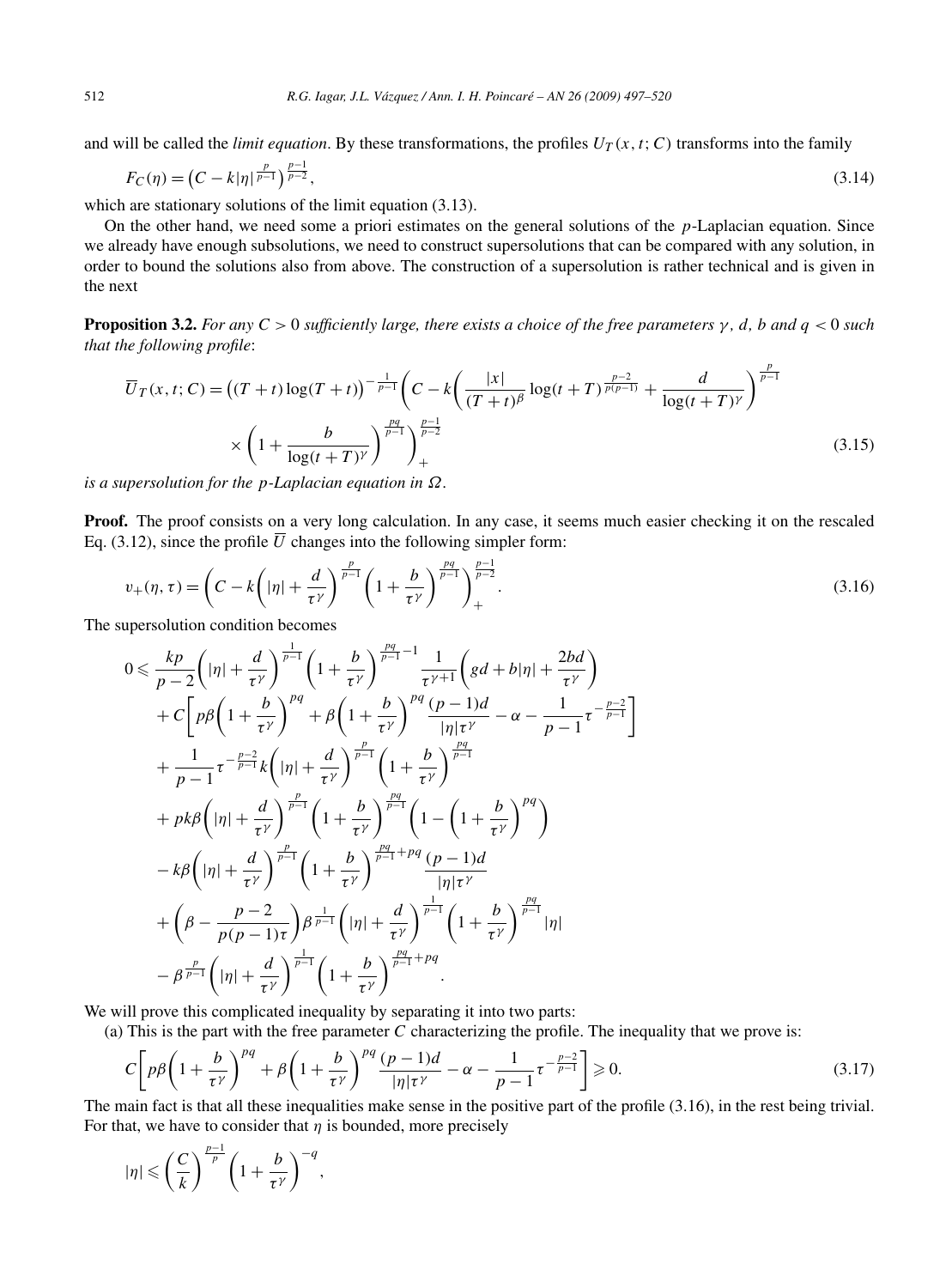hence fixing  $C > 0$ , one can choose any number  $\gamma < (p - 2)/(p - 1)$ ,  $q < 0$  and *d* sufficiently large in order to hold the inequality from (a) at any time  $\tau > \tau_0 > 0$  fixed. This is rather easy to achieve.

(b) The inequality formed with the rest of the terms can be a little simplified and written on the form

$$
0 \leq \frac{kp}{(p-1)\tau^{1+\gamma}} \left(d+\beta|\eta| + \frac{2bd}{\tau^{\gamma}}\right) + \frac{1}{p-1} \tau^{-\frac{p-2}{p-1}} k\left(|\eta| + \frac{d}{\tau^{\gamma}}\right) \left(1 + \frac{b}{\tau^{\gamma}}\right) - k\beta \left(|\eta| + \frac{d}{\tau^{\gamma}}\right) \left(1 + \frac{b}{\tau^{\gamma}}\right)^{pq} \frac{(p-1)d}{|\eta|\tau^{\gamma}} + pk\beta \left(|\eta| + \frac{d}{\tau^{\gamma}}\right) \left(1 + \frac{b}{\tau^{\gamma}}\right) \left(1 - \left(1 + \frac{b}{\tau^{\gamma}}\right)^{pq}\right) + \left(\beta - \frac{p-2}{p(p-1)\tau}\right) \beta^{\frac{1}{p-1}} |\eta| \left(1 + \frac{b}{\tau^{\gamma}}\right) - \beta^{\frac{1}{p-1}} \left(1 + \frac{b}{\tau^{\gamma}}\right)^{pq+1} .
$$

We compare one by one the terms with plus and the terms with minus in the preceding inequality. We have to make a different analysis depending on the values of |*η*|. If |*η*| is very small, then we encounter a difficulty in compensating the term with minus where we divide by  $|\eta|$ . But in this case we will not separate the two inequalities. We remark that this term comes from the term

$$
-\beta \bigg(C - k\bigg(|\eta| + \frac{d}{\tau^{\gamma}}\bigg)^{\frac{p}{p-1}} \bigg(1 + \frac{b}{\tau^{\gamma}}\bigg)^{\frac{pq}{p-1}}\bigg) \bigg(1 + \frac{b}{\tau^{\gamma}}\bigg)^{\frac{(p-1)d}{|\eta|\tau}}
$$

obtained after calculating  $\Delta_p v_+$  and simplifying. Since  $|\eta|$  is small (for example  $|\eta| < 1$ ), for *C* sufficiently large we can make a decomposition of this terms by dividing *C* and letting *C/*2 in the expression above and introducing only *C*/2 in the corresponding part of the inequality (3.17). In this way, the term in part (b) is compensated directly, by the remaining term with *C/*2, and in (a) we have only to replace *d* by 2*d*.

If  $|\eta| > 1$ , by comparing one by one the terms in the inequality in part (b), we find that it is enough to choose the parameters *b* and *q* such that  $|q|p^2b > (p-1)d$ , where *d* is already chosen from (a), and  $q < 0$ . With this, the proposition is proven.  $\Box$ 

The usefulness of this construction, which is very general (we show in fact that for any  $C > 0$  we can construct such a supersolution) is illustrated in the following result:

**Proposition 3.3.** *For any solution u of the p-Laplacian equation in Ω, there exists a constant C >* 0 *and a delay T >* 0 *sufficiently large such that*

$$
u(x,t) \leqslant U_T(x,t;C) \tag{3.18}
$$

*in the notations introduced above.*

**Proof.** Let  $u_0(x) = u(x, 0)$  be the initial value of the solution. There exist a delay  $T > 0$  and a constant  $C > 0$  such that the function  $\overline{U}_T(x, t; C)$  has the following two properties:

- (I)  $\text{supp } u_0 \subset \text{supp } \overline{U}_T(x, 0; C);$
- (II) On supp  $u_0$ , we have:  $u_0(x) \le \overline{U}_T(x, 0; C)$ .

We say in this case that *u* and  $\overline{U}_T$  are separated at time  $t = 0$ . Since *u* is a solution of the equation and  $\overline{U}_T$  is a supersolution and they are separated at the initial time, a well-known comparison result says that  $u(x, t) \leq U_T(x, t; C)$ for all  $x \in \Omega$  and for any time  $t > 0$ . On the other hand, we have:

$$
\overline{U}_T(x,t;C) \leq ( (T+t) \log(T+t) )^{-\frac{1}{p-1}} \left( C - k|x|^{\frac{p}{p-1}} (\log(t+T))^{\frac{p-2}{(p-1)^2}} \left( 1 + \frac{b}{(\log T)^\gamma} \right)^{\frac{p}{p-1}} \right)_+^{\frac{p-1}{p-2}}
$$
  
\n
$$
\leq ( (T+t) \log(T+t) )^{-\frac{1}{p-1}} (C_T - k|x|^{\frac{p}{p-1}} (\log(t+T))^{\frac{p-2}{(p-1)^2}})^{\frac{p-1}{p-2}}
$$
  
\n
$$
= U_T(x,t;C_T),
$$

where  $C_T = C(1 + \frac{b}{(\log T)^{\gamma}})^{-pq/(p-1)}$ .  $\Box$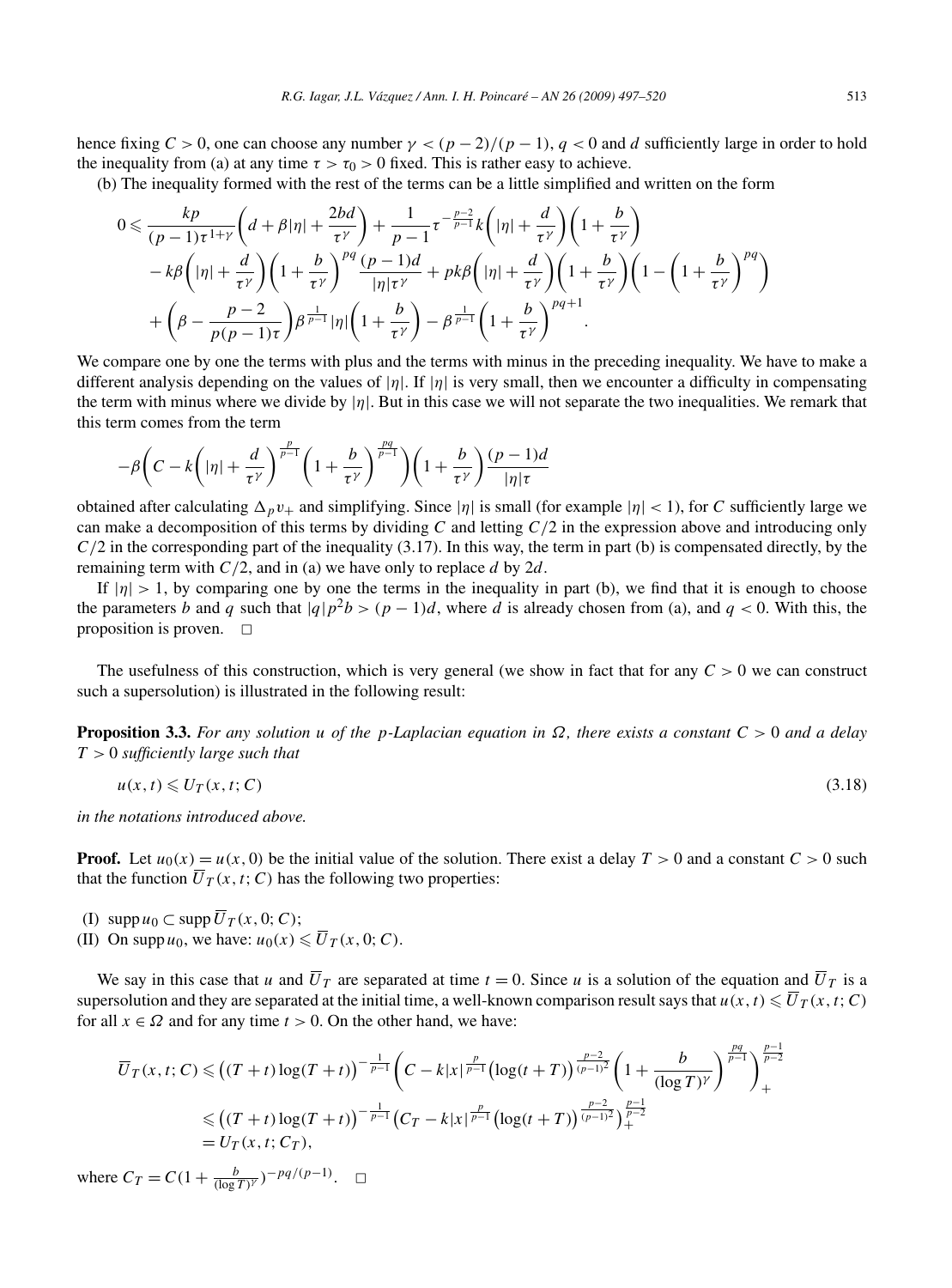This result, together with the one about subsolutions, shows that the family  $U_T$  is sufficient to control all the solutions *u*.

#### *3.4. Outer analysis*

It will always be given by some profile of the form (3.4), depending on the initial data of the problem. The convergence will be uniform away from the hole and with a specified rate. But let us first state precisely the main result of this subsection.

**Theorem 3.1.** *Let*  $u(x, t)$  *be the unique weak solution of* (1.1) *with initial data*  $u_0 \in L^1(\Omega)$ *, nonnegative and compactly supported, in dimension*  $N = p$ *. Then there exists a constant*  $C_0$  *depending on*  $u_0$  *and a delay in time T such that*

$$
\lim_{t \to \infty} (t \log t)^{\frac{1}{p-1}} |u(t) - U_T(\cdot, t; C)| = 0,
$$
\n(3.19)

with uniform convergence in any set of the form  $\{|x|\geqslant \delta \lambda(t)\}$ , where  $\delta>0$  is sufficiently small and

$$
\lambda(t) = t^{\beta} (\log t)^{-\frac{p-2}{p(p-1)}}, \quad \beta = \frac{1}{p(p-1)}.
$$

**Proof.** The idea of this proof is to apply the S-theorem (see [6] or [7]) in order to identify all the possible asymptotic limits of the solutions of (3.12) as solutions of (3.13). In order to do this we need some uniform boundedness and compactness estimates for the orbits  $(v(\tau))_{\tau \in \mathbb{R}}$ . To obtain that, the decisive argument is Proposition 3.3, since it translates the estimates from the orbit  $v(\tau)$  to some particular orbits with explicit formulas, more precisely, we have

$$
v(\tau) \leq (C - k|\eta|^{\frac{p}{p-1}})^{\frac{p-1}{p-2}}.
$$
\n(3.20)

From (3.20) and the fact that the profiles  $(C - k|\eta|^{p/(p-1)})(p-1)/(p-2)}$  are stationary and bounded uniformly in  $L^q(\mathbf{R}^N)$ , for all  $q \in [1,\infty]$ , we deduce similar uniform boundedness estimates for the orbits  $v(\tau)$ . The compactness estimates are easily obtained, by introducing in the energy estimates the dominating profiles.

By introducing (3.20) in the definition of a weak solution for Eq. (3.12), we also remark that, due to the stationary character of the dominating profiles, the terms in the perturbation go to 0 and in the end we remain with the weak formulation of (3.13).

On the other hand, the stability assumption of the S-theorem is clearly satisfied by the family  $(F_C)_{C>0}$ , since it is stationary. Hence, we may form the  $\omega$ -limit of the orbit of  $v$ , which is

$$
\omega(v) = \left\{ f \in L^1(\mathbf{R}^N) \colon \text{there exists } \tau_j \to \infty, \ v(\eta, \tau_j) \to f(\eta) \right\},
$$

where the convergence is taken in  $L^q$ -norm, for any  $q \in [1, \infty)$ . The assumption  $f \in L^1(\mathbf{R}^N)$  make sense, since from the change of variables we remark that  $\lim_{\tau\to\infty} \overline{\Omega}(\tau) = \mathbf{R}^N \setminus \{0\}$ . Then we may consider, by passing to a subsequence, that the convergence in the definition of  $\omega(v)$  holds also weakly in  $W^{1,p}(\mathbb{R}^N)$ .

We multiply Eq. (3.12) by any test function  $\Phi \in C_0^{\infty}(\Omega)$  and we integrate in space and in time in  $(\tau_1, \tau_2)$ , where  $\tau_2 = \tau_1 + T$ ,  $T > 0$  fixed. We obtain the weak formulation of Eq. (3.12):

$$
\int_{\overline{\Omega}(r_2)} \left( v(r_2) - v(r_1) \right) \phi \, dx = - \int_{r_1}^{r_2} \int_{\overline{\Omega}(r)} |\nabla v|^{p-2} \nabla v \cdot \nabla \phi \, dx \, d\tau \n+ \int_{r_1}^{r_2} \int_{\overline{\Omega}(r)} \left[ \left( \beta - \frac{p-2}{p(p-1)\tau} \right) \eta \cdot \nabla v \phi + \frac{1}{p-1} \left( 1 - \tau^{-\frac{p-2}{p-1}} \right) v \phi \right] dx \, d\tau.
$$

We pass to the limit in this weak formulation with  $\tau_1 \to \infty$  and *T* fixed. Hence  $\tau_2 \to \infty$  and from the boundedness estimates, the terms with  $\tau$  disappear in the limit. On the other hand, the left-hand side goes to 0. From the right-hand side it remains:

$$
T\int\limits_{\mathbf{R}^N} |\nabla v|^{p-2} \nabla v \cdot \nabla \Phi \, dx + \beta T \int\limits_{\mathbf{R}^N} \eta \cdot \nabla v \Phi \, dx + \alpha T \int\limits_{\mathbf{R}^N} v \Phi \, dx = 0,
$$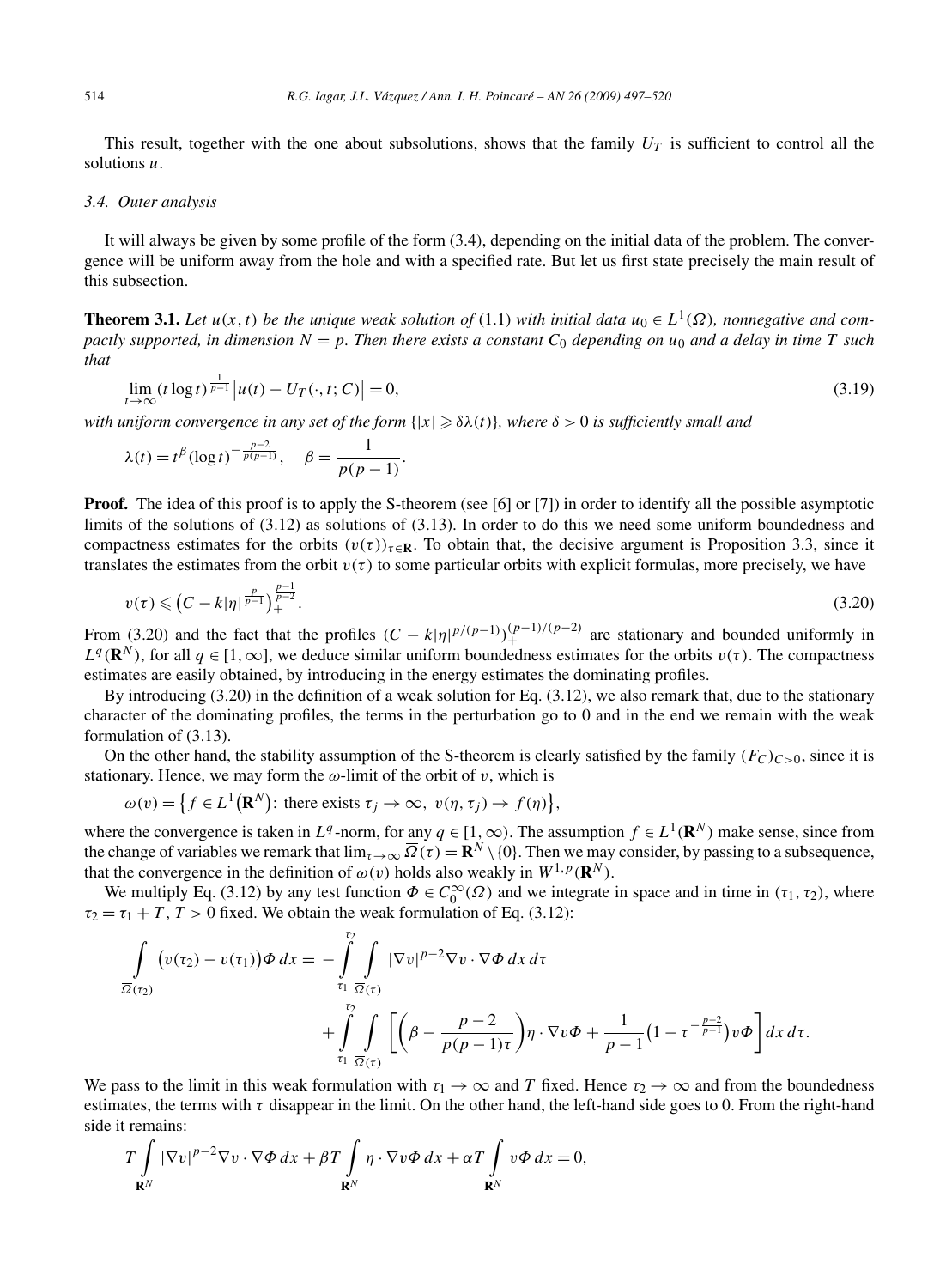which is the weak formulation of the elliptic counterpart of Eq.  $(3.13)$ . Passing to the limit is rigourously justified by the uniform estimates we have, in particular that in  $W^{1,p}$ . We deduce that any  $f \in \omega(v)$  is a weak stationary solution of Eq. (3.13).

We have now to identify the limit as one of the profiles  $F_C$  given by (3.14). For the beginning, we have to study the elliptic equation

$$
\Delta_p v + \beta \eta \cdot \nabla v + \alpha v = 0 \tag{3.21}
$$

satisfied by the elements of  $\omega(v)$ . We start with the problem of the asymptotic behaviour of solutions of the evolution *p*-Laplacian equation posed in the whole  $\mathbb{R}^N$ . It is well known that the asymptotic profiles are given by the Barenblatt solutions given by  $(1.2)$ – $(1.3)$  (see for example [15]). On the other hand, if we use in this case the time-adapted rescaling, by setting

$$
\eta = x t^{-\beta}, \qquad \tau = \log t, \qquad v(\eta, \tau) = t^{\alpha} u(x, t), \tag{3.22}
$$

after the transformation we arrive to Eq. (3.13). Following the ideas of the similar result in [6] (where it is presented for the Porous Medium Equation), we have the following

**Lemma 3.1.** *The profiles FC can be characterized as the unique nonnegative stationary solutions of Eq.* (3.13) *such that*  $f \in L^1(\mathbb{R}^N)$  *and*  $f \in W^{1,p}(\mathbb{R}^N)$ *.* 

**Proof.** Any other stationary solution *f* can be taken as initial data for Eq. (3.13). From the general asymptotic behaviour result (see [15]) the corresponding solution of  $(3.13)$  converges to the unique Barenblatt solution  $B_C$  with the same mass as *f*. On the other hand, by defining  $u(x, t) = t^{-\alpha} f(xt^{-\beta})$ , we obtain a solution of the *p*-Laplacian equation converging to *f* in the time-adapted rescaling. By uniqueness of the limit we obtain  $f = F_C$ .  $\Box$ 

Using the previous lemma, we obtain that all the elements of  $\omega(v)$  are of type  $F_C$  for some  $C > 0$ , and the range of constants *C* is bounded above and below, using the corresponding sub- and supersolutions we have constructed. We still have to prove that there exists in the limit only one profile of this type, i.e. a unique constant *C*. We postpone this part of the proof after the study of regularity.

We prove now the uniform convergence to every profile in the *ω*-limit. In order to do this, we go again to Eq. (3.12) and we study the regularity of its solutions. We know that the orbits  $v(\tau)$  are uniformly bounded in all the spaces  $L^q$ with  $q \in [1, \infty]$ . On the other hand, we can write (3.12) in the following way:

$$
v_{\tau} - \operatorname{div}(a(\eta, \tau, v, \nabla v)) = b(\eta, \tau, v, \nabla v),\tag{3.23}
$$

where

$$
a(\eta, \tau, v, \nabla v) = |\nabla v|^{p-2} \nabla v + \left(\beta - \frac{p-2}{p(p-1)\tau}\right) \eta v \tag{3.24}
$$

and

$$
b(\eta, \tau, v, \nabla v) = \frac{1}{p - 1} \left( \tau^{-\frac{p - 2}{p - 1}} + \frac{p - 2}{\tau} \right) v.
$$
 (3.25)

Using the uniform estimates that we have on  $v(\tau)$ , it is very easy to show that the functions *a* and *b* satisfy the structure conditions required in Theorem 1.1 from Chapter 3 of the book [4] and that the estimates are uniform at infinity, since  $v(\tau)$  are uniformly bounded by compactly supported stationary profiles. This, together with the Arzela– Ascoli Theorem, implies that all the elements of  $\omega(v)$  are achieved as uniform limits on subsequences.

#### *3.4.1. Mass analysis*

In order to finish, we prove now the uniqueness of the limit profile. We already know that  $\omega(v) = \{F_C: C \leq C \leq C\}$ *C*+}, these bounds coming from comparison with the subsolutions and the supersolutions constructed above. Define

$$
m(\tau) = \int_{\mathbf{R}^N} v(\eta, \tau) d\eta.
$$
 (3.26)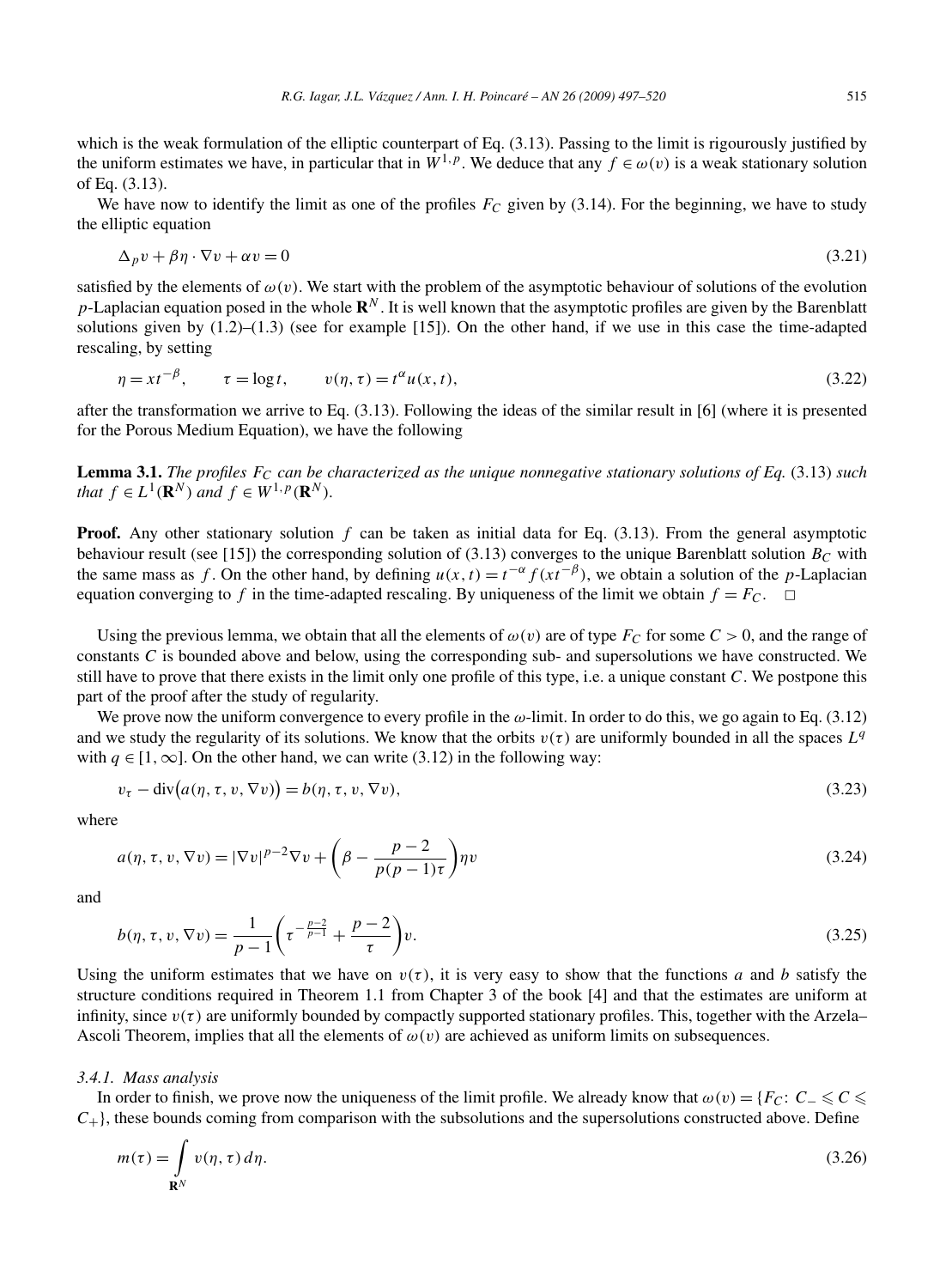Then  $m(F_C)$  is increasing in *C* and  $v(\tau_i) \to F_C$  uniformly for some subsequence  $\tau_i \to \infty$  if and only if  $m(\tau_i) \to$ *m*( $F_C$ ). We argue by contradiction and suppose that there exist  $C_1 < C_2$  such that  $m(\tau_j) \to m(F_{C_1})$  and  $m(\tau'_j) \to m(F_{C_2})$ *m*( $F_{C_2}$ ) on two subsequences  $\tau_j \to \infty$  and  $\tau'_j \to \infty$  as  $j \to \infty$ . Then, for any  $C \in (C_1, C_2)$ , since  $m(\tau)$  is bounded and continuous, there exists a subsequence  $\tilde{\tau}_j \to \infty$  such that  $m(\tilde{\tau}_j) \to C$  and  $v(\tilde{\tau}_j) \to F_C$  uniformly in  $\mathbb{R}^N$ . Hence, all the points in  $(C_1, C_2)$  are limit points of  $m(\tau)$  and this function has a very oscillatory character as  $\tau \to \infty$ . By a simple calculus fact, for any  $C \in (C_1, C_2)$  we may suppose not only that  $v(\tilde{\tau}_i) \to F_C$  uniformly, but also that

$$
\frac{\partial}{\partial \tau} m(\tilde{\tau}_j) \leqslant 0,\tag{3.27}
$$

by passing to a subsequence if necessary.

On the other hand, using (3.12), we calculate:

$$
\frac{\partial}{\partial \tau} m(\tau) = \int_{\overline{\Omega}(\tau)} \Delta_p v \, d\eta + \tau^{-\frac{p-2}{p-1}} \int_{\overline{\Omega}(\tau)} \left( \frac{1}{p-1} v - \frac{p-2}{(p-1)\tau^{1/(p-1)}} v \right) d\eta
$$
\n
$$
= \frac{1}{p-1} \tau^{-\frac{p-2}{p-1}} \left[ \left( 1 - \frac{p-2}{\tau^{1/(p-1)}} \right) m(\tau) + (p-1)\tau^{\frac{p-2}{p-1}} \int_{\partial \overline{\Omega}(\tau)} |\nabla v|^{p-2} \nabla v \cdot v \, d\sigma(\eta) \right],\tag{3.28}
$$

where *ν* is the outward normal vector to the boundary of  $\overline{\Omega}(\tau)$ . Since the uniform limits of  $v(\tau)$  along subsequences are only profiles from the family  $F_C$ , it is easy to see that

$$
(p-1)\tau^{\frac{p-2}{p-1}}\int\limits_{\partial\overline{\Omega}(\tau)}|\nabla v|^{p-2}\nabla v\cdot v\,d\sigma(\eta)\to 0 \quad \text{as }\tau\to\infty,
$$

hence

$$
\lim_{j \to \infty} \tilde{\tau}_j^{\frac{p-2}{p-1}} \frac{\partial}{\partial \tau} m(\tilde{\tau}_j) = \frac{1}{p-1} m(F_C) > 0
$$
\n(3.29)

in contradiction with (3.27). This contradiction shows that  $\omega(v)$  contains only one element, i.e.  $\omega(v) = \{F_C\}$  for some *C* depending only on the initial data *u*<sup>0</sup> and the domain *Ω*.

Since  $\omega(v)$  has only one element  $F_C$ , we find that  $v(\tau) \to F_C$  uniformly as  $\tau \to \infty$ , far from 0, i.e. in sets of the form  $\{|\eta| \geq \delta\}$ . Rephrasing the result in the initial variables, we obtain (3.19) far from the hole *G*, more precisely in sets of the form  $\{|x| \geq \delta t^{\beta} (\log t)^{-(p-2)/p(p-1)}\}$ , as stated.  $\Box$ 

#### *3.5. Inner analysis*

In this subsection we study the inner behaviour of the solutions of (1.1) posed in dimension  $N = p$ . We will try to use the same ideas as in the case  $N < p$ : deduction of the profile by formal calculations, then the rigourous proof. It appears an important difference in the rescaling we do: since we have a logarithmic correction of the type  $M(t)/\log t$ in the expression of the mass, and at the same time we expect to obtain in the limit a stationary solution, we have to compensate it with the logarithmic part.

Following the previous comments, we set  $\bar{w}(x,t) = t^{1/(p-1)} (\log t)^{p/(p-1)} u(x,t)$ . We deduce the equation satisfied by  $\bar{w}$ :

$$
\Delta_p \bar{w} = t^{-\frac{1}{p-1}} (\log t)^{\frac{p(p-2)}{p-1}} \bigg( t \bar{w}_t - \frac{p + \log t}{(p-1)\log t} \bar{w} \bigg). \tag{3.30}
$$

Suppose for a moment that the terms in the right-hand side go to 0, i.e.

$$
\lim_{t \to \infty} t^{-\frac{1}{p-1}} (\log t)^{\frac{p(p-2)}{p-1}} \left( t \bar{w}_t - \frac{p + \log t}{(p-1) \log t} \bar{w} \right) = 0.
$$

Then the asymptotic limit of  $\bar{w}$  is expected to be a solution of the problem (2.17). As it is well known, all the solutions of this problem tend to infinity with a logarithmic rate as  $|x| \to \infty$  and they have the general form  $CH_p$ , where  $H_p$  is the unique solution of (2.17) having in addition the property that  $\lim_{|x| \to \infty} H_p(x)/(\log |x|) = 1$  uniformly.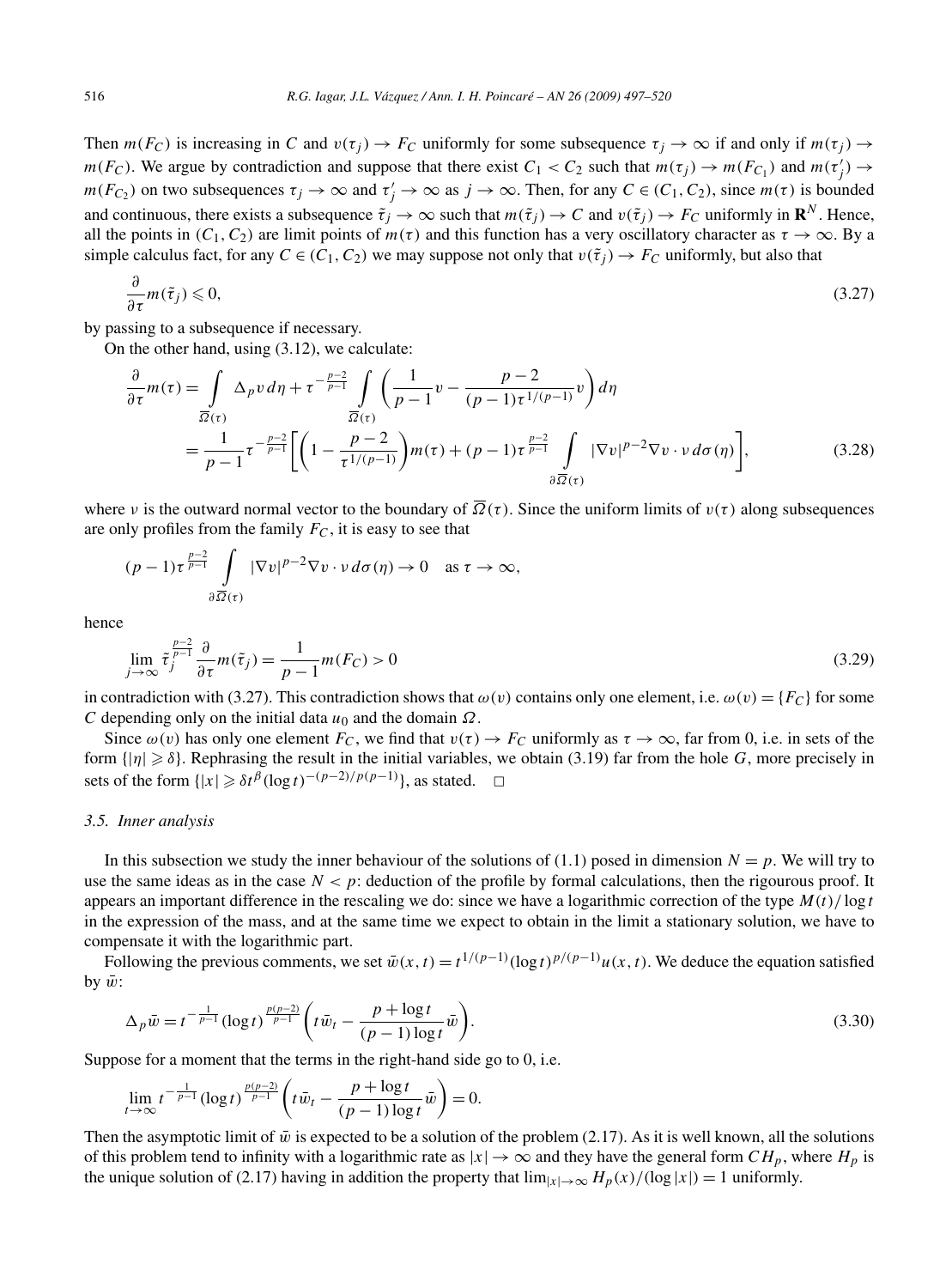We have to use again the method of matched asymptotics in order to find the precise constant *C*. For this, we use the outer analysis result

$$
\lim_{t \to \infty} (t \log t)^{\frac{1}{p-1}} |u(x, t) - U_T(x, t; C_0)| = 0,
$$

uniformly for all  $x \in \Omega$  with  $|x| \geq \delta t^{\beta} (\log t)^{-(p-2)/p(p-1)}$ , where we denote in this section by  $C_0$  the constant corresponding to *u*. On the other hand, by our formal calculation, we expect

$$
\lim_{t \to \infty} \left| \frac{\bar{w}(x, t)}{\log t} - \frac{CH_p(x)}{\log t} \right| = 0
$$

uniformly in sets of the form  $\{|x| \leq \delta t^{\beta}(\log t)^{-(p-2)/(p-1)p}\}$ , with  $\delta > 0$  small. By comparing the two limits in the curve  $|x| = \delta t^{\beta} (\log t)^{-(p-2)/p(p-1)}$ , we obtain that

$$
C = \frac{1}{\beta} C_0^{\frac{p-1}{p-2}}.
$$
\n(3.31)

In what follows we will prove rigourously that the inner behaviour is given by the quasi-stationary state  $C_0^{(p-1)/(p-2)}$  *H<sub>p</sub>*(*x*)/*β* log *t*. For this, we use the same strategy as in Section 1 and change the scale of time by setting  $\tau = \log t$ . Define  $w(x, t) = \bar{w}(x, t) / \log t$ , which in the new variables is  $w(x, \tau) = e^{\tau/(p-1)} \tau^{1/(p-1)} u(x, e^{\tau})$ . Consider the time average:

$$
W_T(x,\tau) = \frac{1}{T} \int_{\tau}^{\tau+T} w(x,s) \, ds.
$$

**Proposition 3.4.** *For any*  $\varepsilon > 0$  *and*  $T > 0$ *, there exists a constant*  $\delta = \delta(\varepsilon, T) > 0$  *and a large time*  $\tau_{in} = \tau_{in}(\varepsilon, \delta, T)$  $\mathit{such that for any}$   $\tau \geqslant \tau_{\mathit{in}}$  we have

$$
\left| W_T(x,\tau) - \frac{C_0^{(p-1)/(p-2)} H_p(x)}{\beta \tau} \right| \leq \varepsilon,
$$
\n(3.32)

*for all x with*  $|x| \leq \delta e^{\tau \beta} \tau^{-(p-2)/p(p-1)}$ .

**Proof.** The proof is very similar to that of Proposition 2.3. The main idea is to consider the function

$$
\Phi(x,\tau) = \frac{1}{T} \int_{\tau}^{\tau+T} w(x,s) \, ds - \frac{C_0^{(p-1)/(p-2)} H_p(x)}{\beta \tau} \tag{3.33}
$$

and to derive estimates on it in order to apply Proposition 2.2. We obtain that

$$
\Delta_p \Phi = \frac{1}{T} \int_{\tau}^{\tau+T} (se^{-s})^{-1/(p-1)} \left( sw_s - \frac{1+s}{p-1} w \right) \quad \text{in } \Omega_{\tau}
$$
\n
$$
(3.34)
$$

and the boundary conditions

$$
\Phi = 0 \quad \text{on } \partial \Omega \cap \partial \Omega_{\tau}, \qquad \Phi = h \quad \text{on } \partial \Omega \cap \partial B(0, R(\tau)), \tag{3.35}
$$

where  $\Omega_{\tau} = \Omega \cap B(0, R(\tau))$ ,  $R(\tau) = \delta e^{\tau \beta} \tau^{-(p-2)/p(p-1)}$  and

$$
h(x,\tau) = \frac{1}{T} \int_{\tau}^{\tau+T} g(x,s) \, ds - \frac{C_0^{(p-1)/(p-2)} H_p(x)}{\beta \tau}.
$$

By performing a similar analysis as in the proof of Proposition 2.3, we find that for any  $\varepsilon > 0$  and  $\delta > 0$ , there exists a delay  $\tau_0 = \tau_0(\varepsilon, \delta)$  such that

$$
\left|\Phi(x,\tau)\right|\leqslant C\delta^{p/(p-1)}+3\varepsilon,\quad \forall \tau>\tau_0,
$$

where  $C > 0$  is a constant independent of time. By choosing  $\delta$  small and  $\tau > \tau_0$ , we obtain the estimate (3.32).  $\Box$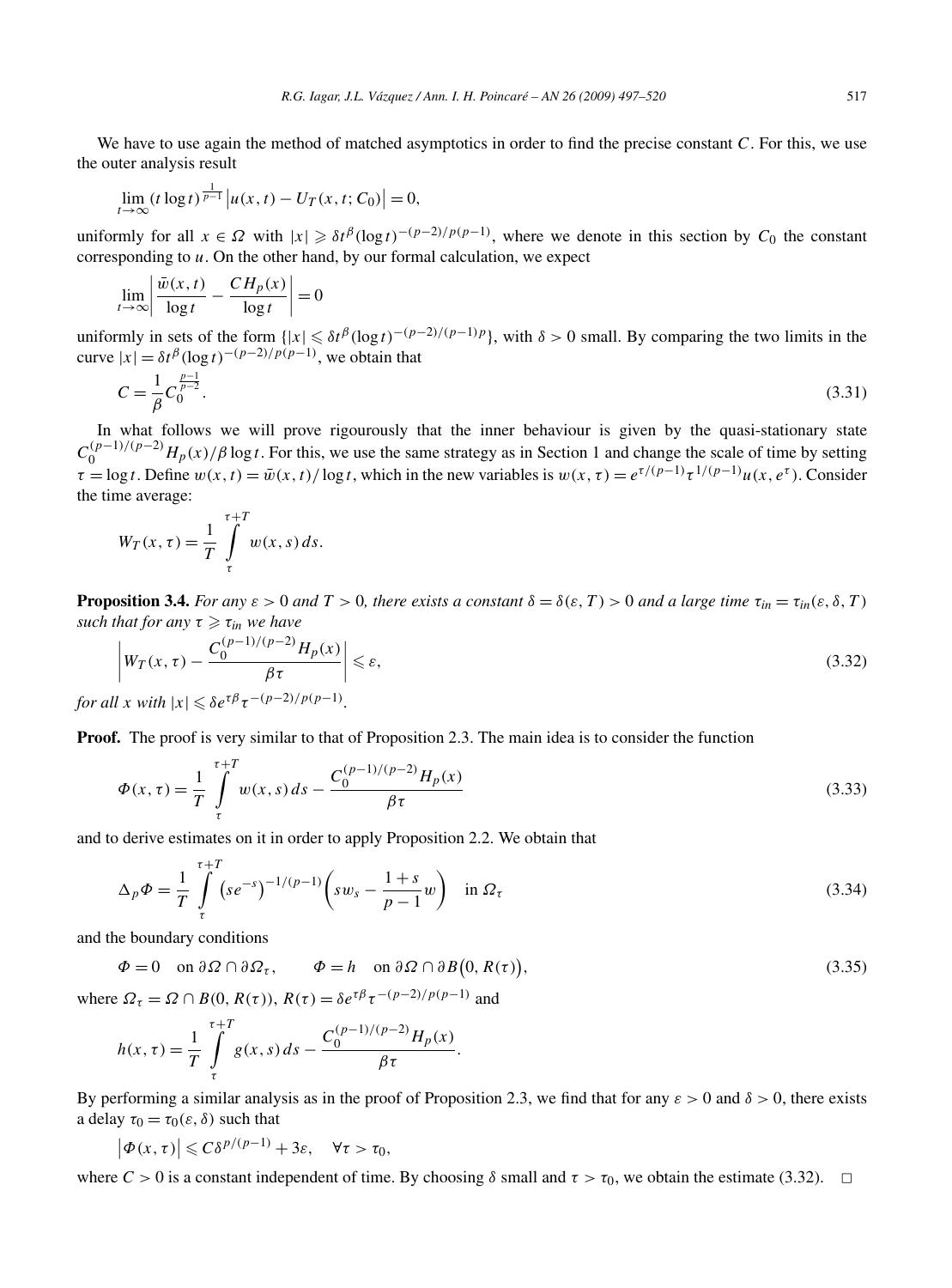Passing from the convergence of time averages to the convergence of the function itself is very similar to that in the case  $N > p$ . We obtain the main inner behaviour result:

**Theorem 3.2.** *For any*  $\varepsilon > 0$ *, there exists*  $\delta = \delta(\varepsilon) > 0$  *and a time*  $t_{in} = t_{in}(\varepsilon, \delta)$  *sufficiently large, such that* 

$$
\left| (t \log t)^{\frac{1}{p-1}} u(x,t) - \frac{C_0^{(p-1)/(p-2)} H_p(x)}{\beta \log t} \right| \leq \varepsilon,
$$
\n(3.36)

*for all*  $t \geq t_{in}$  *and for all*  $x \in \Omega$  *with*  $|x| \leq \delta t^{\beta} (\log t)^{-(p-2)/p(p-1)}$ .

## *3.6. Global formulation*

In this last subsection we group the results of Theorems 3.1 and 3.2 in a global approximation result, as we have done in Section 2. Before stating the result, we have to modify the profile *Hp* in the outer region, by defining

$$
\Psi(x,t) = \begin{cases} H_p(x)/\beta \log t & \text{if } |x| \leq \delta t^{\beta} (\log t)^{-(p-2)/p(p-1)}, \\ H_p(\delta t^{\beta} (\log t)^{-(p-2)/p(p-1)} x/|x|)/\beta \log t & \text{if } |x| \leq \delta t^{\beta} (\log t)^{-(p-2)/p(p-1)}. \end{cases}
$$

In this way, we obtain that in the outer region  $\{|x| \geq \delta t^{\beta} (\log t)^{-(p-2)/p(p-1)}\}$  the modified function  $\Psi$  converges uniformly to 1. We are ready to state the global approximation theorem.

**Theorem 3.3.** Let *u* be the unique solution of the problem  $(1.1)$  in dimension  $N = p$  and

$$
V(x,t) = (U_T(x,t;C_0) - (t \log t)^{-\frac{1}{p-1}} C_0^{\frac{p-1}{p-2}} (1 - \Psi(x,t)))_+,
$$
\n(3.37)

*where C*<sup>0</sup> *and T are the constants that appear in the outer analysis. Then*

$$
\lim_{t \to \infty} (t \log t)^{\frac{1}{p-1}} |u(x, t) - V(x, t)| = 0,
$$
\n(3.38)

*uniformly for*  $x \in \Omega$ *. Moreover, we have:* 

$$
\lim_{t \to \infty} \log t \| u(x, t) - V(x, t) \|_{L^1(\Omega)} = 0. \tag{3.39}
$$

*Both* (3.38) *and* (3.39) *can be extended to the whole class of solutions with initial data*  $u_0 \in L^1(\Omega)$ *.* 

**Proof.** (i) Similarly as in the proof of Theorem 2.3, for compactly supported data, we obtain the uniform convergence result (3.38) from the inequalities:

$$
(t\log t)^{\frac{1}{p-1}}\left|u(x,t)-V(x,t)\right|\leq \left|(t\log t)^{\frac{1}{p-1}}u(x,t)-C_0^{\frac{p-1}{p-2}}\Psi(x,t)\right|+\left|C_0^{\frac{p-1}{p-2}}-(t\log t)^{\frac{1}{p-1}}U_T(x,t;C_0)\right|
$$

and

$$
(t \log t)^{\frac{1}{p-1}} \left| u(x,t) - V(x,t) \right| \leq (t \log t)^{\frac{1}{p-1}} \left| u(x,t) - U_T(x,t;C_0) \right| + \left| C_0^{\frac{p-1}{p-2}} \left( 1 - \Psi(x,t) \right) \right|
$$

and the results of Theorem 3.2, resp. Theorem 3.1.

We remark that there is a constant *C* such that  $u(x, t) = 0$  for all  $x \in \Omega$  with  $|x| \geq C \delta t^{\beta} (\log t)^{-(p-2)/p(p-1)}$ , since *u* is bounded above by the supersolution we construct. The same happens to the global approximant *V* . Using the previous convergence result, for  $\varepsilon > 0$  and  $t \ge t(\varepsilon)$  large enough, we have:

$$
\int_{\Omega} \left| u(x,t) - V(x,t) \right| \log t \, dx \leqslant \log t \left( t \log t \right)^{-\frac{1}{p-1}} \varepsilon \left( C \delta t^{\beta} (\log t)^{-(p-2)/p(p-1)} \right)^p = C^p \varepsilon,
$$

giving the convergence in  $L^1$ -norm. This extends by standard density arguments to the whole class of solutions with initial data in  $L^1(\Omega)$ .

(ii) We consider initial data in  $L^1$  and we perform an analysis by approximation as in Section 2. Choose a compactly supported initial data  $\tilde{u}_0$  such that the corresponding solution satisfies:

$$
\lim_{t \to \infty} \log t \, \big\| u(t) - \tilde{u}(t) \big\|_{L^1} = 0.
$$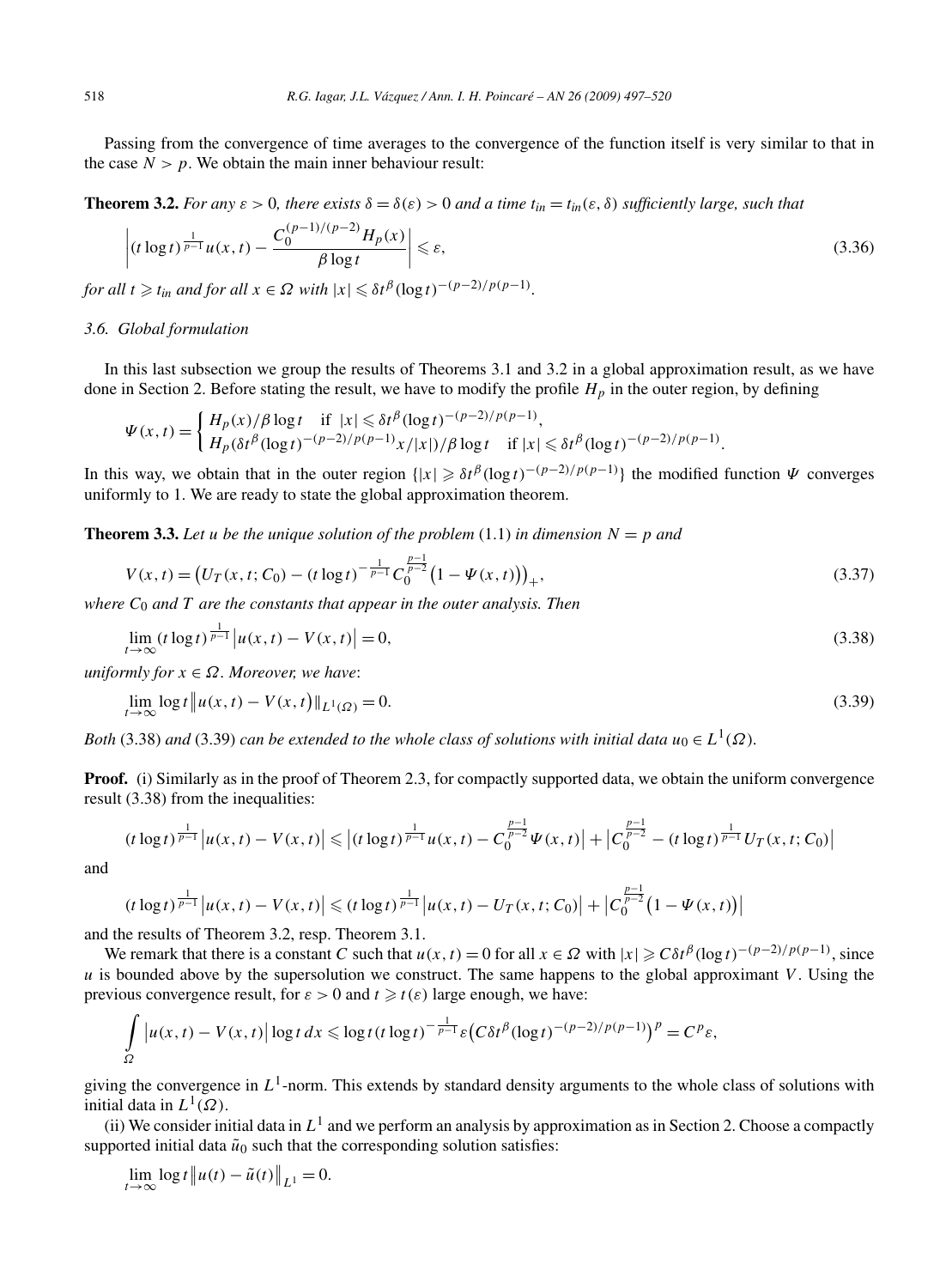We use this approximation and a very similar analysis to that in Subsection 2.4 to complete the result. Let us remark that the time decay from the smoothing effect (see [18, Theorem 11.3]) is sufficient due to the logarithmic extra-term which appears in (3.39), which compensates  $(\log t)^{1/(p-1)}$  from the time scale in this case.  $\Box$ 

**Remark.** It appears an overlapping region, where the outer and the inner behaviour hold at the same time. In strong contrast with the result in Section 2, in the critical case this overlapping region is very thin and consists in the points  $x \in \Omega$  such that

$$
\lim_{|x| \to \infty} \frac{H_p(x)}{\beta \log t} = 1,
$$

hence it is a thin layer around the curve  $|x| = \delta t^{\beta}$ , with a narrowness of type  $o(\log t)$ .

We end this section with the study of the evolution of the supports for compactly supported solutions. Recall the notations  $r_{+}(t)$ ,  $r_{-}(t)$  and  $R(t)$  introduced in (2.34). We have the following result:

**Corollary.** *In the conditions of Theorem* 3.3*,*

$$
\lim_{t \to \infty} \frac{r_{\pm}(t)}{R(t)} = 1.
$$

**Proof.** The lower estimate follows from the uniform convergence of *u* in the rescaled variable *η* in sets of the form  $|\eta|$  ≥  $\delta$  > 0 and the uniform positivity of the profile  $F_{C_0}$  in sets of the form  $|y|$  ≤  $C^* - \varepsilon$ . For the assertion on  $r_+(t)$ , we use a similar analysis in the renormalized variable *η* as in the proof of the similar result in Section 2. There is a difference that we explain next. Consider the solution  $\bar{u}$  of the *p*-Laplacian equation posed in the whole space, with initial data

$$
\bar{u}(x,t_0) = \begin{cases} u(x,t_0), & x \in \Omega, \\ 0, & x \in G, \end{cases}
$$

for a sufficiently large time  $t_0$ . We compare *u* and  $\bar{u}$ , but in the renormalized variables  $\eta$  and  $\tau$ , where we transform *u* using the rescaling (3.11) and  $\bar{u}$  using the rescaling (3.22). We deduce that in the new time  $\tau$  holds  $r_+(\tau) \leq \bar{r}_+(\tau)$ . We rephrase the result using the rescaling (3.11) for both solutions and, using the asymptotic result in the whole space [15], we obtain the upper estimate for  $r_{+}(t)$ .  $\Box$ 

# **4. Comments and open problems**

**1. Nonconnected domains.** The assumption of connectedness is not an essential restriction. If the domain is not connected, every connected component is treated separately. The bounded connected components follow the behaviour of bounded domains with size  $u = O(t^{-1/(p-2)})$  as  $t \to \infty$ , as described in [20], Chapter 20. Assuming that there is a unique unbounded component containing a neighbourhood of infinity, the behaviour in that component is described by the results of the present paper.

**2. Critical case of porous medium flow.** Our method for proving the inner behaviour settles also the similar case for the porous medium equation (there critical means  $N = 2$  for every  $m > 1$ ). The outer behaviour for the critical case of the porous medium equation was done in [10], where it is proved that the outer asymptotic profile is again a logarithmic correction of the Barenblatt solution:

$$
U_T(x,t;C_0) = ((t+T)\log(t+T))^{-\frac{1}{m}} \left(C_0 - k\left(\frac{|x|}{(t+T)^{\beta}}\right)^2 \left(\log(t+T)\right)^{\frac{m-1}{m}}\right)_{+}^{\frac{1}{m-1}}, \quad \beta = \frac{1}{2m}.
$$

Using the technique of matched asymptotics and estimates which are very similar to those of Theorem 3.3, we deduce an analogous result for the inner behaviour in the porous medium equation case:

**Theorem.** For any  $\varepsilon > 0$ , there exists  $\delta = \delta(\varepsilon) > 0$  and a time  $t_{in} = t_{in}(\varepsilon, \delta)$  sufficiently large, such that:

$$
\left| (t \log t)^{\frac{1}{m}} u(x,t) - \frac{C_0^{1/(m-1)} H(x)^m}{\beta \log t} \right| \leqslant \varepsilon,
$$

*for all*  $t \ge t$ <sub>in</sub> and for all  $x \in \Omega$  such that  $|x| \leq \delta t^{\beta} (\log t)^{-(m-1)/m}$ .